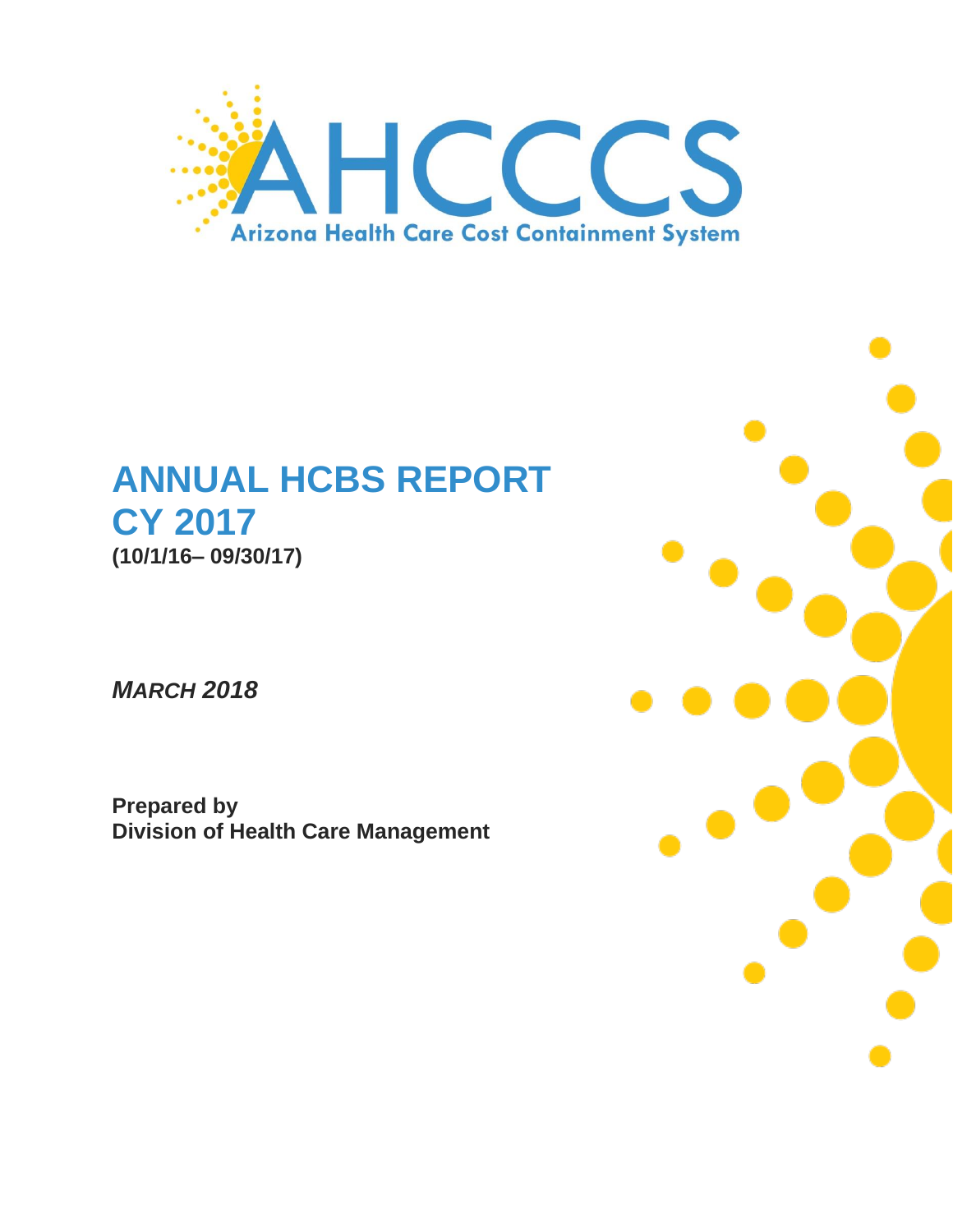

# **TABLE OF CONTENTS**

| <b>INTRODUCTION</b>                                                                                                                                                                                                                                                                                                                                                                                                                                                                                                                                                                                                                                                                      | 3                                                                                                          |
|------------------------------------------------------------------------------------------------------------------------------------------------------------------------------------------------------------------------------------------------------------------------------------------------------------------------------------------------------------------------------------------------------------------------------------------------------------------------------------------------------------------------------------------------------------------------------------------------------------------------------------------------------------------------------------------|------------------------------------------------------------------------------------------------------------|
| THE MEMBER EXPERIENCE                                                                                                                                                                                                                                                                                                                                                                                                                                                                                                                                                                                                                                                                    | 5                                                                                                          |
| <b>MEMBER INITIATIVES</b><br>Spouse as Paid Attendant Caregiver<br><b>Self-Directed Attendant Care</b><br>$\bullet$<br><b>Agency with Choice</b><br>$\bullet$<br><b>Community Transition Service</b><br>$\bullet$<br><b>Prior Period Coverage for HCBS</b><br>$\bullet$<br>HCBS Litigation: Ball v. Biedess (Betlach)<br>$\bullet$                                                                                                                                                                                                                                                                                                                                                       | 6<br>6<br>$\overline{7}$<br>$\overline{7}$<br>9<br>9<br>9                                                  |
| <b>CONTRACTOR INITIATIVES</b>                                                                                                                                                                                                                                                                                                                                                                                                                                                                                                                                                                                                                                                            | 11                                                                                                         |
| AHCCCS ADMINISTRATION AND OVERSIGHT<br>Arizona State Hospital (AzSH) Collaboration<br>Long Term Care Case Management<br>$\bullet$<br><b>Electronic Visit Verification</b><br>$\bullet$<br><b>Network Development Plans</b><br>$\bullet$<br><b>Operational Reviews</b><br>$\bullet$<br><b>Direct Care Workforce Development</b><br>$\bullet$<br><b>TEFT Grant</b><br>$\bullet$<br>Home and Community Based Settings Rules<br>$\bullet$<br><b>ALTCS Advisory Council</b><br>$\bullet$<br><b>Olmstead Plan</b><br>$\bullet$<br><b>Autism Spectrum Disorder Advisory Committee</b><br>$\bullet$<br><b>Performance Measures</b><br>$\bullet$<br>Performance Improvement Projects<br>$\bullet$ | 12 <sup>2</sup><br>12 <sup>2</sup><br>13<br>15<br>15<br>16<br>17<br>18<br>19<br>21<br>22<br>23<br>23<br>28 |
| <b>HCBS GROWTH AND PLACEMENT</b><br>Membership by Contractor and Setting Type<br>Statewide Placement Percentage by Setting Type<br>Percentage of Growth by Setting Type<br><b>HCBS Placement by Age Group</b>                                                                                                                                                                                                                                                                                                                                                                                                                                                                            | 30<br>30<br>30<br>31<br>32                                                                                 |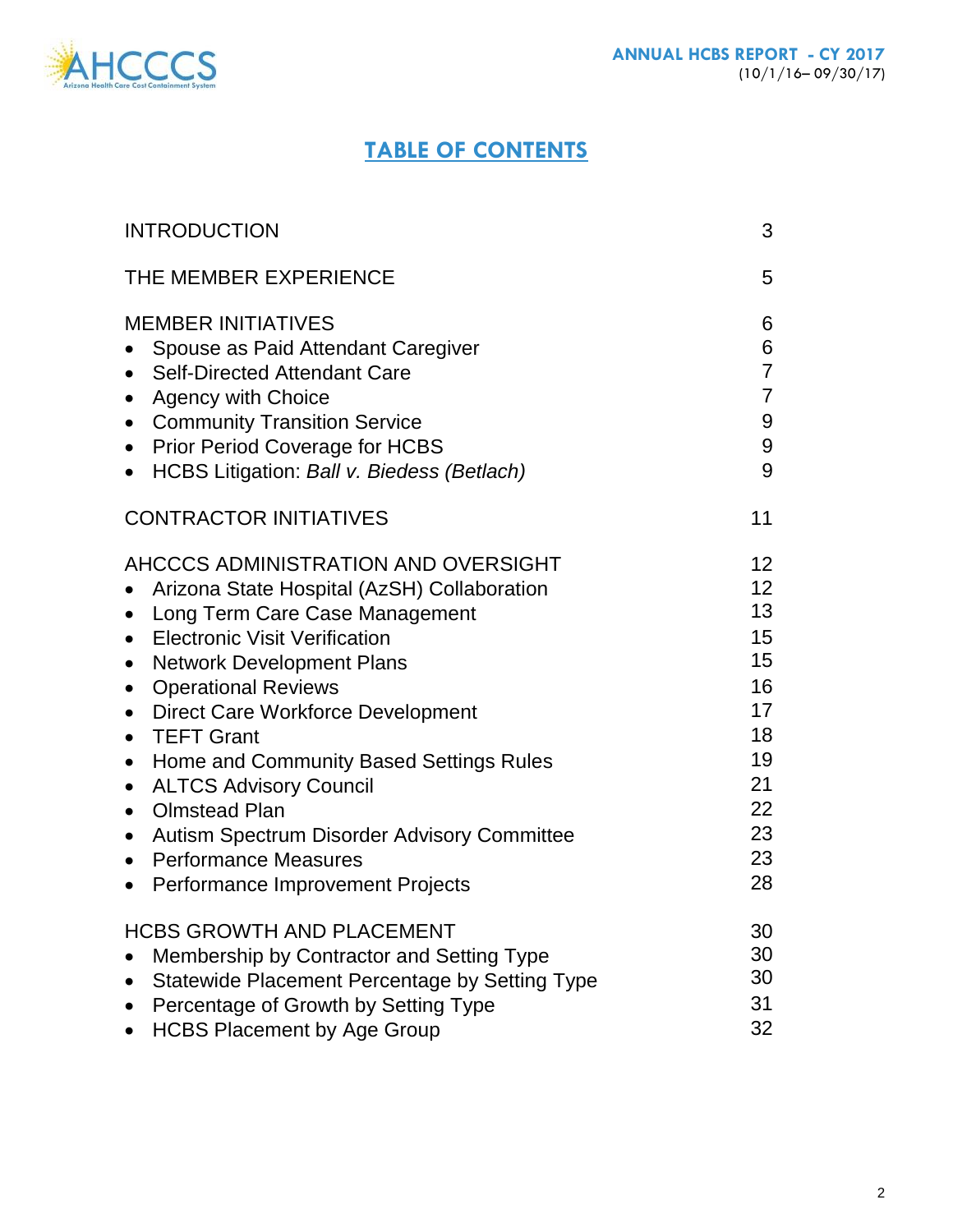# **ANNUAL HCBS REPORT – CYE 2017**

## **(10/01/2016– 09/30/2017)**

# **INTRODUCTION**

The Arizona Health Care Cost Containment System (AHCCCS) has implemented a long-term care program that serves both individuals who are elderly and/or have physical disabilties (EPD) and individuals who have intellectual and developmental disabilities (IDD) through Managed Care Organizations (Contractors) including the Department of Economic Security/Division of Developmental Disabilities (DES/DDD) that strongly support opportunities for individuals enrolled in the Arizona Long Term Care System (ALTCS) program to live in home and community based service (HCBS) settings. To that end, in recent years AHCCCS continues to see an increase of members residing in their own homes and institutional placements continue to remain consistent (considering increases in population) the past five years after a marked decline over the course of Contract Years Ending (CYE) 09-12.

The AHCCCS Administration has accomplished these milestones by its Arizona Long Term Care System (ALTCS), a long term care program that promotes and adheres to the values of:

- Choice **Dignity**
- Independence **Individuality**
- -

• Self-determination

Guiding principles were established under the belief that every effort should be made to support the ability of individuals to reside in HCBS settings. These guiding principles are as follows:

*Member-Centered Case Management*

The member is the primary focus of the ALTCS Program. The member and family/representative, as appropriate, are active participants in the planning for and the evaluation of the provision of long term services and supports. Services are mutually selected through person-centered planning to assist the member in attaining his/her goals(s) for achieving or maintaining his/her highest level of self-sufficiency. Education and up-to-date information about the ALTCS program, choices of options and mix of services must be readily available to members.

*Member-Directed Options*

To the maximum extent possible, members are to be afforded the opportunity to exercise responsibilities in managing their personal health and development by making decisions about how best to have needs met including who will provide the service and when and how the services will be provided.

*Person-Centered Planning*

The Person-Centered Planning process maximizes member-direction and supports the member to make informed decisions, so that he/she can lead/participate in the Person-Centered Planning process to the fullest extent possible. The Person-Centered Plan safeguards against unjustified restrictions of member rights, and ensures that members are provided with the necessary information and supports in order to gain full access to the benefits of community living to the greatest extent possible. The Plan ensures responsiveness to the member's needs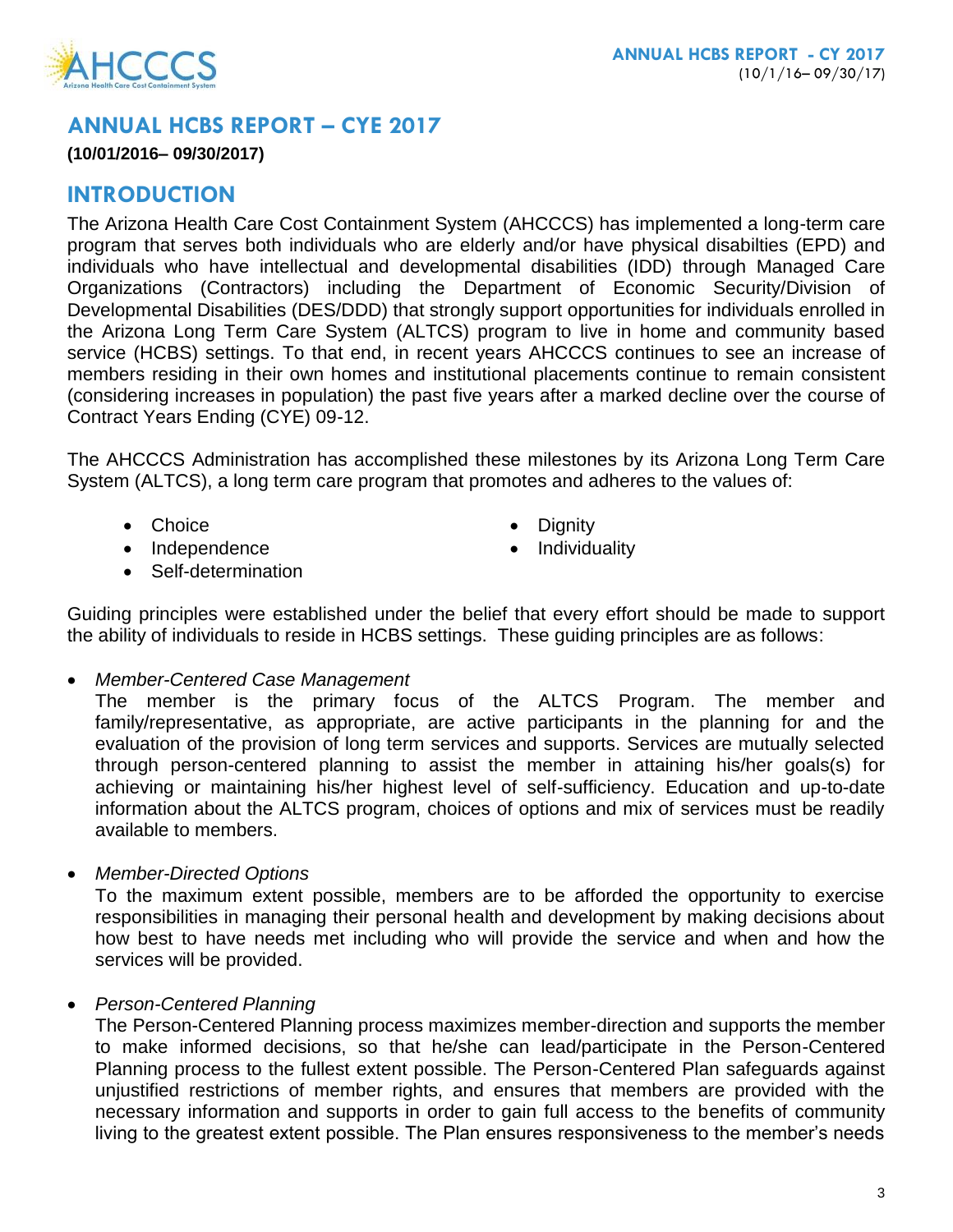

and choices regarding service delivery and personal goals and preferences. The member and family/representative shall have immediate access to the member's Person-Centered Plan.

#### *Consistency of Services*

Development of network accessibility and availability serve to ensure delivery, quality and continuity of services in accordance with the Person-Centered Plan as agreed to by the member and the Contractor.

*Accessibility of Network*

Network sufficiency supports choice in individualized member care and availability of services. Provider networks are developed to meet the unique needs of members with a focus on accessibility of services for aging members and members with disabilities, cultural preferences, and individual health care needs. Services are available to the same degree as services for individuals not eligible for AHCCCS.

*Most Integrated Setting*

Members are to live in the most integrated and least restrictive setting and have full access to the benefits of community living. To that end, members are to be afforded the choice of living in their own home or choosing an Alternative HCBS Setting rather than residing in an institution.

*Collaboration With Stakeholders*

Ongoing collaboration with members/families, service providers, community advocates, and AHCCCS Contractors plays an important role for the continuous improvement of the ALTCS Program.

Members and families are afforded the opportunity to actively participate in the selection of services that will best meet their needs. HCBS and other applicable settings are available to an individual as long as the cost of HCBS does not exceed the net cost of institutionalization for that member.

Arizona's Olmstead Plan, developed in 2001 has influenced the changes made to the ALTCS program over the years. Current efforts to update and regularly monitor the progress of the Olmstead Plan are outlined in a subsequent section of this report.

A major initiative for the ALTCS program in CYE 17, beginning 10/01/17 (CYE 18), was the implementation of a new contract for Contractors that serve the ALTCS membership who are elderly and/or who have physical disabilities. Highlights of the system changes incorporated into the Request For Proposals (RFP) are noted in applicable sections throughout the report. General system design changes outlined in the new contract include, but are not limited to:

- **Redistribution of the membership via new Geographic Service Areas**
- Allowance of eligibility determination and enrollment into the ALTCS program of an individual during a hospital stay
- Responsibilities for Contractors to refer ALTCS members for eligibility determinations for Serious Mental Illness (SMI)
- Provision of non-Title XIX services for those members determined to have an SMI Addition of Advanced Care Planning services as part of a service array for End of Life care
- **Standard background check requirements for Direct Care Workers**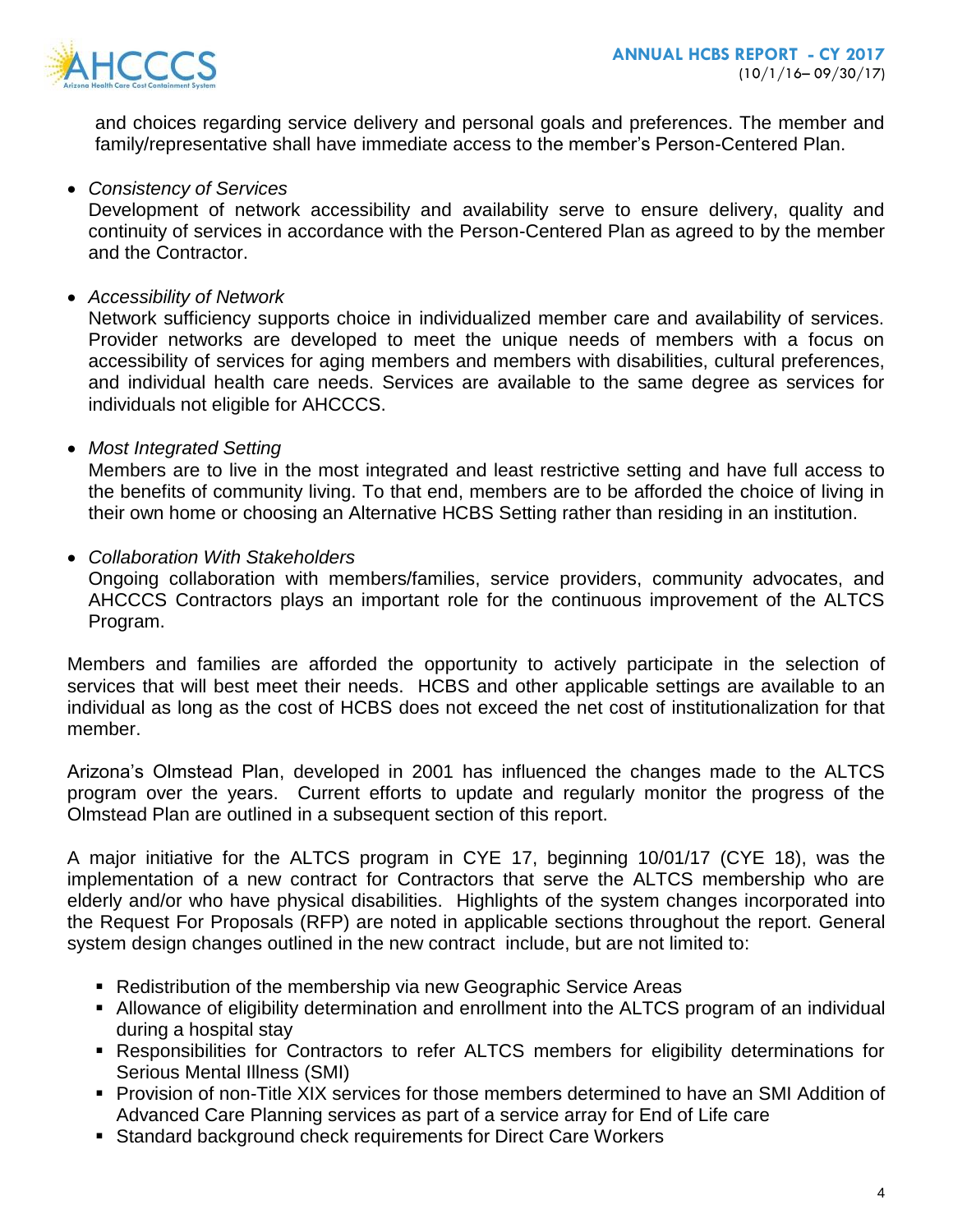

l

The information that follows details efforts and initiatives aimed at improving the quality and promoting the expansion of HCBS.

## **THE MEMBER EXPERIENCE**

The priority of the ALTCS program is to ensure that members are living in the most integrated setting and actively engaged and participating in community life (i.e. employment, education, volunteer, social and recreational activities). The following member stories exemplify how these priorities present themselves on a day-to-day basis in the lives of members<sup>1</sup>.

**Raymond** - The look on 21-year-old Raymond's face when he walked into his patio apartment for the first time said it all: excitement, joy and pride. He has cerebral palsy and epilepsy, which present challenges for both independent living and finding gainful employment that covers the rent. Thanks to his ALTCS Health Plan he's working toward both. Affordable housing is part of the Contractor's "HERO" program, which stands for Housing, Engagement, Resources and Opportunity. In collaboration with the Housing Authority of Maricopa County, members and their families who meet certain eligibility criteria may apply for this affordable housing opportunity. Among the requirements to be eligible, a member must receive services from both DDD and ALTCS and be between the ages of 18 and 61. Ray and his mother, became one of the first tenants in a newly-remodeled complex in Phoenix. This particular complex has reserved nearly 10 percent of its units for members of the Division of Develpomental Disiabilites and/or their families. These units are scattered throughout the complex, with recreational facilities and public transportation nearby.

**Sean** - Success in life – education, employment, friendships and family relationships – can be directly related to the ability to communicate. Therefore, Sean was provided with an augmentative communication device through the assistance of the Health Plan. Now, Sean is communicating with his family, friends and teachers in a regular public school classroom. "The more he's able to communicate, the less restricted he'd be in the classroom," explained Sean's mother. "His teachers believed he could be in the mainstream classroom" [and with the new augmentative communications device], "He's been amazing!" More information about Sean can be found on [YouTube.](https://www.youtube.com/watch?v=FIzYDeIphjs)

**Gabe** - is a 33 year old man who has been enrolled in ALTCS since 2005. He has quadriplegia and is diagnosed with Hopkins Syndrome, a rare form of polio associated with asthma. Gabe has a master's degree from Arizona State University and works at Channel 12 News as a Social Media Producer with the support of the AHCCCS Freedom to Work, Medicaid Buy-In Program. Gabe receives 32 hours of attendant care with his father as his paid caregiver and medical equipment provided by the Contractor. Outside of his work life, Gabe is a founding member of PALs (Patient & Family Alumni Leadership). They help raise money for Phoenix Children's Hospital and sponsor a grant fund for unique programs at the hospital that focus on family centered care. Gabe also plays power soccer and just joined the Ability360 team this season. Gabe stated, "[My Health Plan] has helped me achieve my goals both personally and professionally. The attendant care services allow me to be a contributing member of society and give me the assistance I need to live and work effectively." For more More information about Gabe, visit his [website.](http://www.gabetrujillo.com/)

<sup>&</sup>lt;sup>1</sup> AHCCCS received authorization from each member to use or disclose personal or health information for the purposes of AHCCCS publications. The authorizations are on file.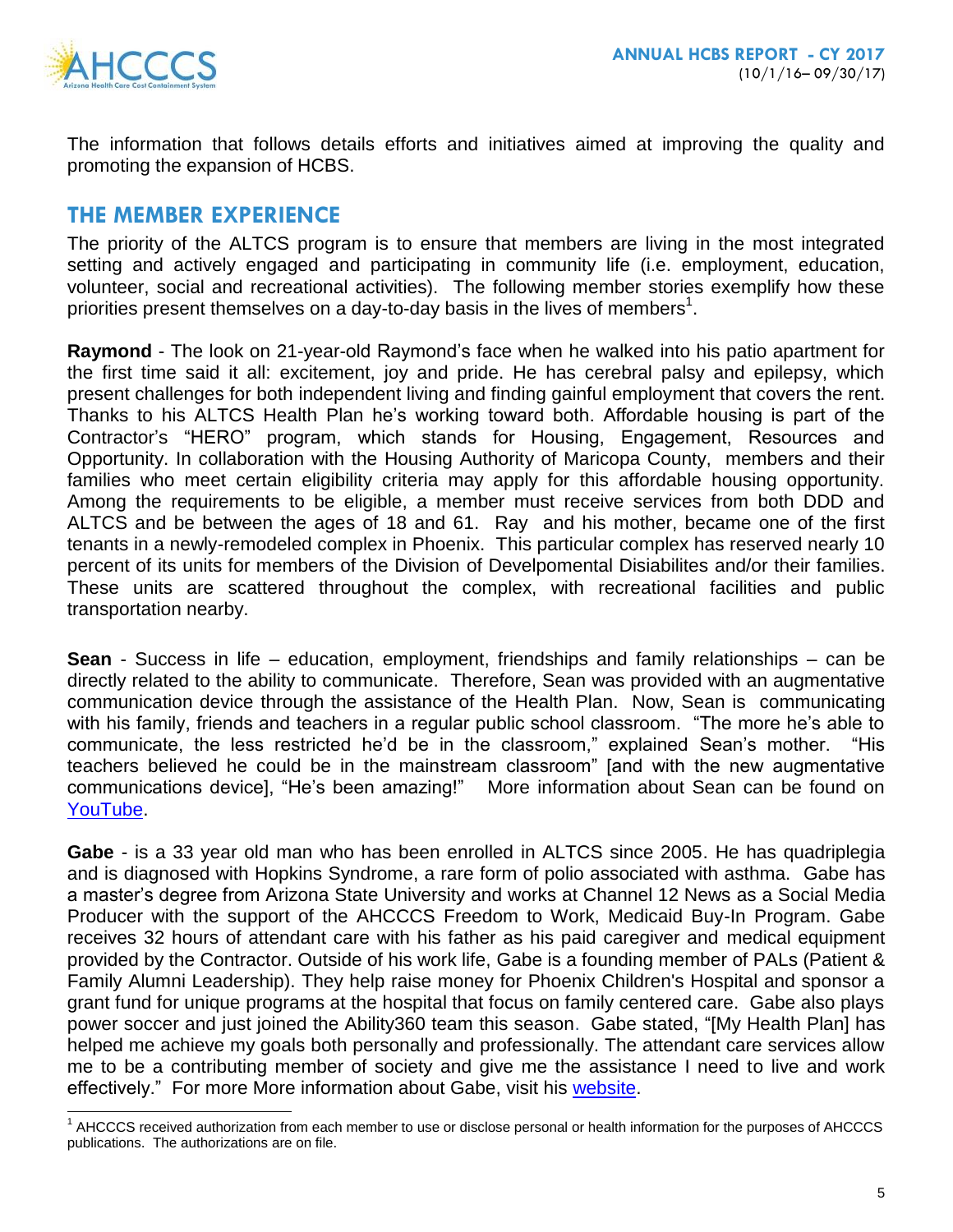

**Marcos** - is a 37 year old man who was involved in an automobile accident at the age of 18. As a result, he experiences C5-C7 Quadriplegia and uses a wheelchair to ambulate since his spinal cord injury. He lives with his fiancé and three teenage children. Marcos has been exploring potential **me\*** (Member Empowerment) goals with the encouragement of his Case Manager. He voiced a desire to his Case Manager, to volunteer helping other people with disabilities and serving as a mentor to them. His Case Manager provided education about the Contractor's **me\*** Abilities Workshops and he decided to attend one. His Case Manager described the volunteer opportunities available at Ability 360. The  $2^{nd}$  Annual Latino Disability Fair was coming up on 9-16-17. With the Case Manager's encouragement and assistance, Marcos was introduced to the committee that was putting together the Latino Disability Fair. Through these connections, facilitated byMarcos' Case Manager , Marcos began to realize his personal goal of helping other people with disabilities. Marcos now serves as an active member of The Disability Council with Ability 360, which is the local State Independent Living (SIL) organization for persons with disabilities. In his new role, Marcos lobbies the Arizona State Legislature at the Arizona State Capitol, advocating on behalf for persons with disabilities and Latino Rights.

**James** - is a 25 year old with anoxic brain damage from an injury while in high school. He was also involved in a serious motor vehicle accident that took his friend's life. James expriences cognitive and emotional challenges from his personal loss and severe brain trauma. While talking about potential personal goals, James shared with his Case Manager that he wanted to go back to school but didn't think he could do it. Through the support of his Case Manager he submitted an application to and was accepted by Glendale Community College and was able to complete his first college class. James' Case Manager identified that James was feeling stressed due to his inability to relax. James worked with his Case Manager to identify a goal to work on relaxation techniques, by exercising at a local fitness center. With the Case Manager's assistance and encouragement, James joined a local fitness center. He met with a trainer and began to regularly lift weights, take nutritional supplements and train six days a week to build up his stamina, physique and strength. Through the confidence he gained, James participated in a weight lifting tournament and won 2<sup>nd</sup> Place. He was very proud of this accomplishment. His new goal is to become a paid professional physical fitness trainer and to help others with disabilities. His selfesteem and outlook on life has dramatically improved, to the point that many providers who work with him and his family members have reported a positive difference in his demeanor, attitude and outlook on life. He now knows that he can identify a personal goal and achieve it.

## **MEMBER INITIATIVES**

The following is a summary of specific HCBS related activities undertaken by the ALTCS Contractors and AHCCCS.

## *Spouse as Paid Attendant Caregiver*

AHCCCS implemented the spouse as paid caregiver service option on October 1, 2007, after receiving a waiver from the Centers for Medicare and Medicaid Services (CMS). Spouse as Paid Caregiver is a service model option which allows a spouse, who meets basic qualifications to provide and be compensated for providing direct care services for their husband or wife. Per the Arizona's 1115 Waiver, ALTCS members selecting this option are limited to 40 hours per week of Attendant Care or like services (homemaker and personal care). Allowing married members this service option has assisted in reducing the challenges of ensuring an adequate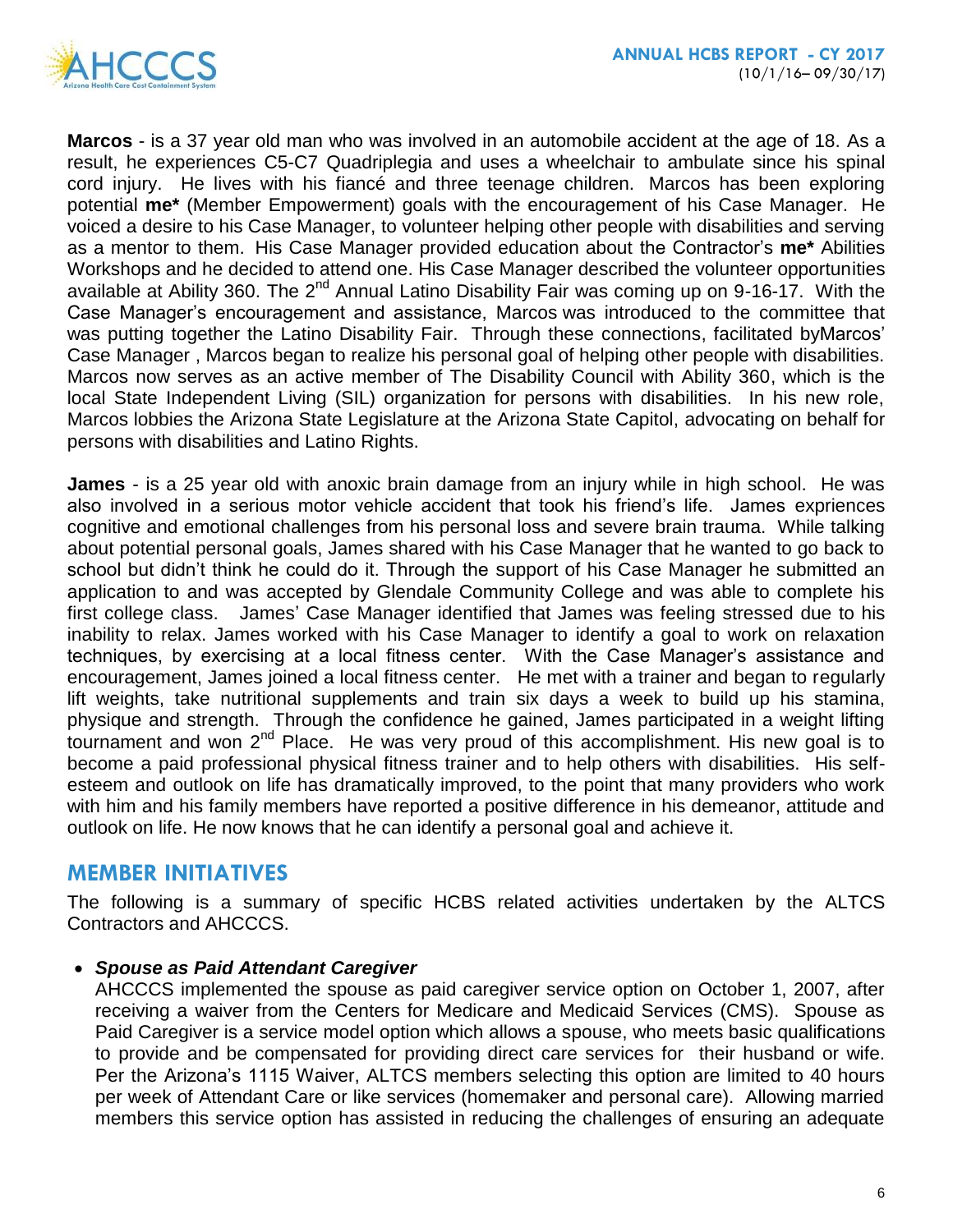

caregiver workforce. The Spouse as Paid Caregiver waiver information can be found on the [AHCCCS website.](https://www.azahcccs.gov/Resources/Federal/waiver.html)

In CYE 2017, 1,524 members received paid services from their spouse, a 10% increase from the previous year.

## *Self-Directed Attendant Care (SDAC)*

AHCCCS implemented Self-Directed Attendant Care (SDAC) on September 1, 2008. SDAC offers ALTCS members or their legal guardians the choice of directly hiring and supervising their own Direct Care Workers (DCWs) without the use of an agency. It empowers members to have more control over their lives, leading to increased satisfaction and improved quality of life. Under SDAC, individuals have the right and the ability to make decisions about how best to have their needs met, including determining who will provide the services they need and when the services will be provided. Participating members are supported by the services of a qualified fiscal agent who performs all employer payroll functions and Case Managers who provide general assistance. Case Managers may utilize the SDAC member manual to support members serving in the capacity of the employer of their DCW. Additionally, Case Managers may authorize the member training service to have an AHCCCS registered provider provide training to the member on how to exercise their employer authority.

During CYE 2010, Arizona Administrative Code (rule) was amended to allow SDAC participating members to direct certain skilled nursing services to their DCW. A member can now direct their DCW to perform the following skilled services:

- Bowel care, including suppositories, enemas, manual evacuation and digital stimulation;
- Bladder catheterizations (non-indwelling) that does not require a sterile procedure;
- Wound care (non-sterile);
- Glucose monitoring;
- **Glucagon as directed by the health care provider;**
- **Insulin, subcutaneous injection only if the member is not able to self-inject;**
- **Permanent gastrostomy tube feeding; and**
- Additional services with the approval of the Director and the Arizona State Board of Nursing.

The SDAC policy can be found on the [AHCCCS website.](https://www.azahcccs.gov/shared/Downloads/MedicalPolicyManual/Chap1300.pdf)

In CYE 2017, 403 members utilized this member-directed option, a 12% percent increase from the previous year.

## *Agency with Choice*

On January 1, 2013, AHCCCS implemented and instituted a new member-directed option, Agency with Choice. The option is available to ALTCS members who reside in their own home. A member or the member's Individual Representative (IR) may choose to utilize Agency with Choice for the provision of their care. Under this option, the provider agency and the member/IR enter into a formal partnership agreement. The provider agency serves as the legal employer of the Direct Care Worker and the member/IR serves as the day-to-day managing employer. Agency with Choice presents an opportunity for members interested in directing their own care, but would otherwise like the support offered by a provider agency. For provider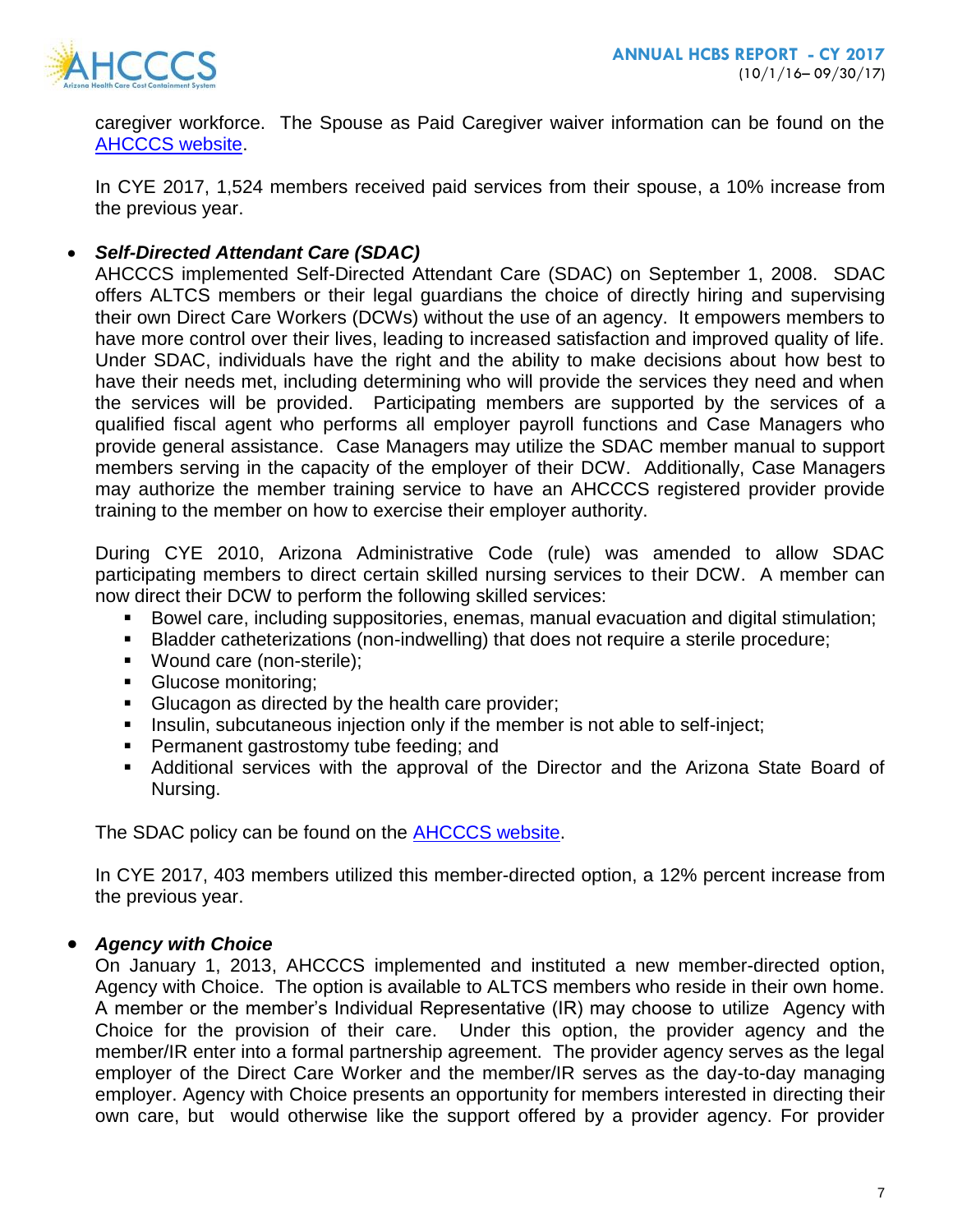

agencies, the option affords them an opportunity to support members in directing their own care.

During CYE 2012, AHCCCS worked in collaboration with a Development and Implementation Council comprised of ALTCS members, providers, community stakeholders and Contractors. The Council's primary function was to provide input on programmatic changes AHCCCS needed to make in order to implement the new Agency with Choice member-directed option, including policy and form changes.

In CYE 2013, the primary focus was on supporting Contractors to educate members/IRs about all the available service model options including member-directed options. While Contractors monitor the delivery and quality of services on a routine basis, in CYE 2014, AHCCCS prioritized the development of tools for the purpose of assessing members' support needs for directing their care under this option. The following are examples of those monitoring tools.

- Developed a Case Manager refresher training to ensure Case Managers are able to support members/IRs to make informed choices about electing member-directed options.
- Developed tools to educate Case Managers on how to assess whether or not a member/IR is fulfilling their respective roles and responsibilities and how to determine the need for additional support
- Developed a provider assessment tool that helps providers and Contractors assess whether or not a provider agency is fulfilling its respective roles and responsibilities and whether or not additional technical assistance is required.

In CYE 2015 and CYE 2016, AHCCCS planned to work in collaboration with Contractors to implement the use of these specific tools, but implementation has been postponed to CYE 18, 19 and 20 to align with the person-centered planning and Home and Community Based Settings Rules initiative outlined in forthcoming sections. The aforementioned Care Manager training and tools will be incorporated into the person-centered planning initiative and the provider assessment tool into the Statewide Transition Plan for the HCBS Rules. The Agency with Choice policy can be found on the [AHCCCS website.](https://www.azahcccs.gov/shared/Downloads/MedicalPolicyManual/Chap1300.pdf)

In CYE 2017, 3,219 members utilized this member-directed option, a 5 percent decrease from the previous year. It is important to note, a total of 277 (9%) members utilize the combination of the Agency with Choice and Spouse as Paid Caregiver service model options.

The chart below is a six-year summary of the annual percentage change of the membership's utilization of the Spouse as Paid Caregiver service model option and the Self-Directed Attendant Care and Agency with Choice member-directed options.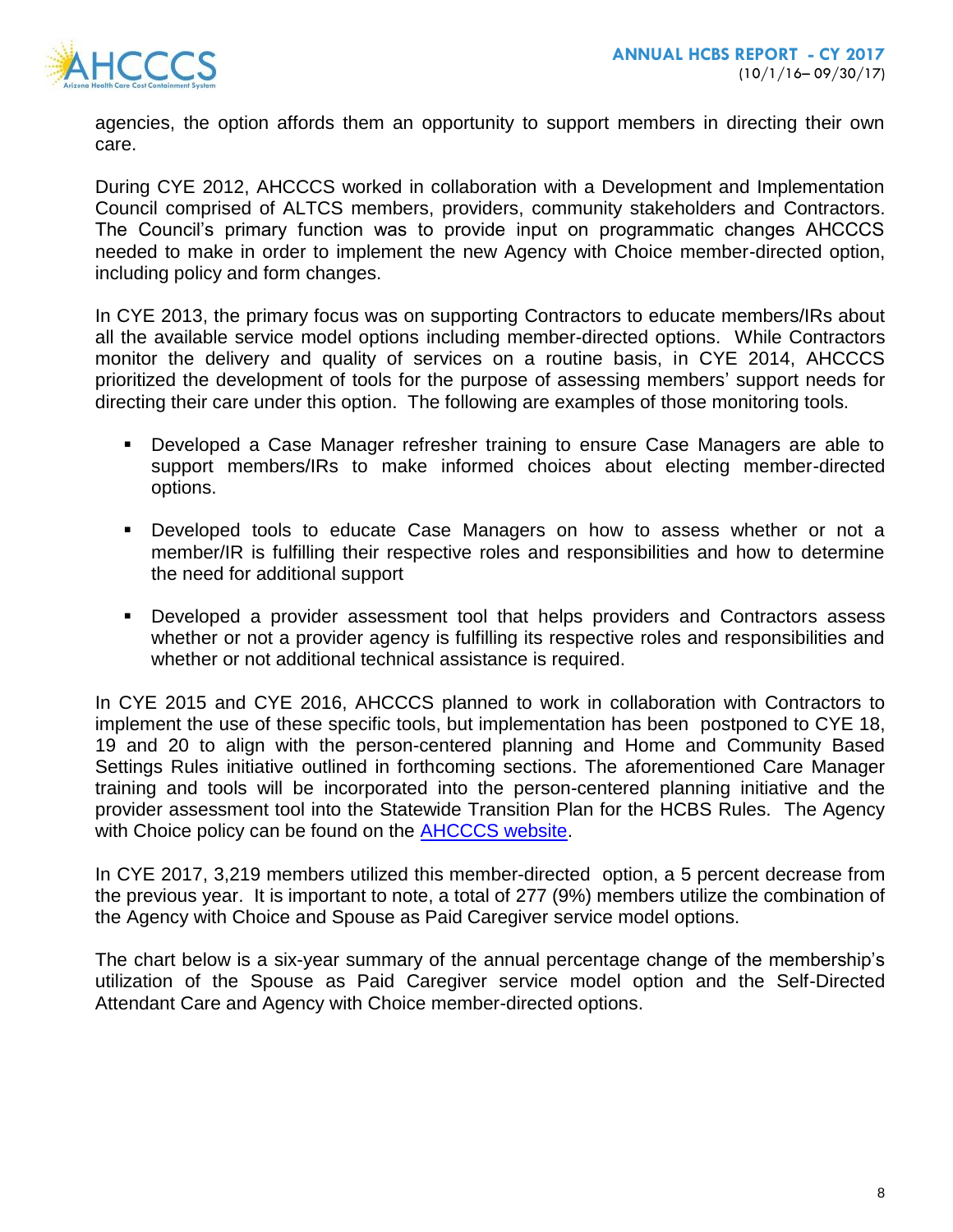

| <b>Service Model Options</b>        |            |            |            |            |            |            |
|-------------------------------------|------------|------------|------------|------------|------------|------------|
| Annual % Change                     | <b>CYE</b> | <b>CYE</b> | <b>CYE</b> | <b>CYE</b> | <b>CYE</b> | <b>CYE</b> |
| in Utilization                      | 2012       | 2013       | 2014       | 2015       | 2016       | 2017       |
| Spouse as Paid Caregiver            | 28%        | 0%         | 6%         | 6.5%       | $0\%$      | 10%        |
| <b>Self-Directed Attendant Care</b> | 22%        | 9.5%       | 18%        | 9%         | $-13%$     | 12%        |
| Agency with Choice <sup>2</sup>     |            |            | 67%        | 10.5%      | $-5%$      | $-5%$      |

## *Community Transition Service*

The implementation of the Community Transition Services option was approved by the Centers for Medicare and Medicaid Services in 2010. This service provides financial assistance to members to move them from an ALTCS long term care institutional setting to their own home or apartment. The option offers up to \$2,000 to defray transition costs such as security and utility deposits for an apartment or home, essential furnishings or other moving expenses. Contractors also provide assistance to members who may experience financial challenges that present barriers to making a transition into a home or apartment in the community. This is not an uncommon scenario because during their tenure in the nursing facility the discretionary income members receive is limited to the special needs allowance. It may take a few months for the share of cost to be reduced to zero after the member has transitioned out of the nursing facility. In these circumstances, Contractors may assist the member with obtaining Section 8 housing or moving into homes that have month-to-month leasing opportunities versus a requirement upfront for first and last month's rent. Members may also receive financial assistance from family members to make the transition.

## *Prior Period Coverage For HCBS*

 $\overline{a}$ 

Since 2006, Contractors have been allowed to cover HCBS services for "Prior Period Coverage" enrollment. This allows applicants to have HCBS services covered by the Contractor during the period between application and determination of eligibility. Such coverage allows greater flexibility in the choice of a service site. Persons awaiting discharge from hospitals can go directly back to their own home, with coverage of those services paid for once eligibility is determined and enrollment is complete.

## **Home and Community Based Services Litigation:** *Ball v. Betlach*

In January 2000, a class action lawsuit Ball v. Biedess (later amended to Ball v. Betlach) was filed on behalf of E/PD members enrolled in the ALTCS Program concerning the availability of critical in-home services. Critical services include Attendant Care, Personal Care, Homemaker and Respite services which provide bathing, toileting, dressing, feeding, and transferring to or from beds or wheelchairs, and assistance with other similar daily activities. In addition to other claims, Plaintiffs alleged a violation of 42 USC 1396a(a)(30)(A), the Medicaid Equal Access provision. A Settlement Order in this matter was approved by the Federal District Court in October 2012. Nevertheless, this case had been in litigation for more than a decade and had been appealed to the Ninth Circuit Court of Appeals on two separate occasions. Below is a brief summary of the major events.

In 2004 the Federal District Court concluded that AHCCCS failed to provide members with equal access and ordered that AHCCCS provide each individual who qualifies for critical

 $2$  Agency with Choice was implemented in CYE 2013 with a total of 1,945 members electing the service model option.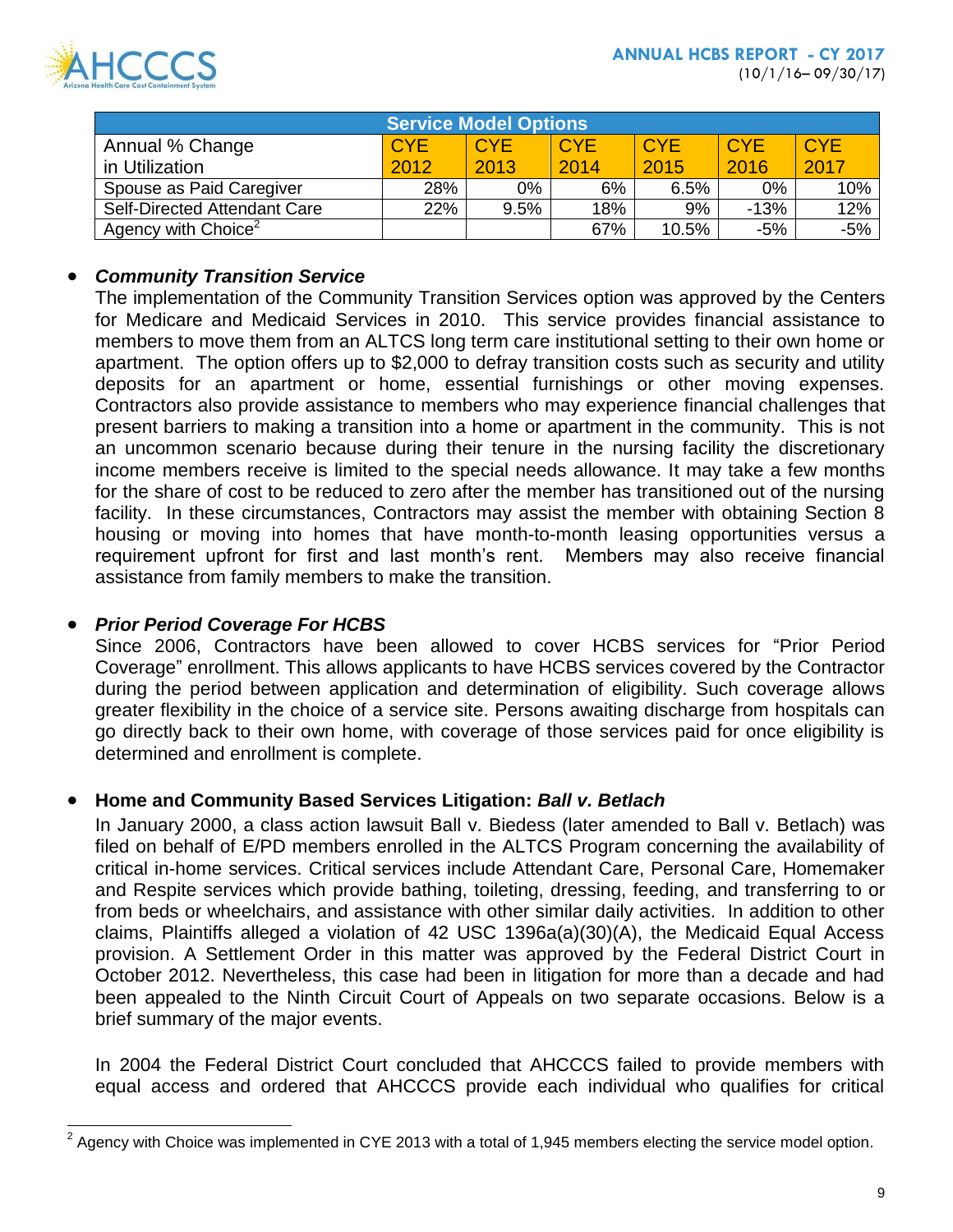services with those services without gaps in service. The following year the Federal District Court issued an Order which required AHCCCS to eliminate gaps in critical in-home services within 2 hours and mandated that ALTCS Contractors have back-up staff available. AHCCCS was also required to file monthly reports of gaps in critical services with the Court and to implement an expedited grievance process where members could contact a hotline.

Two years later, in 2007, the Ninth Circuit Court of Appeals concluded that Congress did not intend to create a private right of action under 42 USC 1396a(a)(30)(A), reversing the District Court. In 2010, the District Court ordered AHCCCS to establish a single toll free hotline for members to report gaps and to modify all relevant contracts, forms, and policies to explicitly require that ALTCS Contractors have back-up workers available. (From October 2010 to September 2013 the hotline received less than 5 calls each month concerning gaps in services).

Mediation was subsequently explored. After several assessment conferences were scheduled by the Court of Appeals, the parties agreed to settle the litigation in principle. A fairness hearing was scheduled in early October 2012, and on October 30, 2012, the Federal District Court approved the Proposed Settlement Agreement. As part of the Settlement, AHCCCS agreed to provide Plaintiffs an additional 24 months of gap reports and 2 annual reports. If the aggregate rate of gaps for authorized services is .1% or more for two consecutive months, Plaintiffs can request a meeting with AHCCCS to address the concerns, and, if not satisfied with AHCCCS' efforts, Plaintiffs may seek judicial intervention. If no judicial enforcement action was pending at the end of the 25<sup>th</sup> month following approval of the Settlement, the case would be dismissed.

As required by the Settlement Agreement, AHCCCS continued to file monthly gap reports which remained very low: The percentage of gap hours remained in the .05% -.08% range. Pursuant to the federal District Court Order dated October 26, 2012, the Court retained jurisdiction of this case through December 2014 for the purpose of hearing any issues regarding alleged violations of the terms of the Settlement Agreement. The Settlement Agreement provided for limited Court jurisdiction through the end of the 25<sup>th</sup> month following approval of the Settlement. No allegations of violations were presented, and because no judicial enforcement action was filed by Plaintiffs in December 2014, the Court no longer retained jurisdiction of the matter after December 2014 and the case was dismissed in its entirety. Gap Reports to Plaintiffs' counsel were no longer required after November 2014.

*The average monthly occurrence of a gap in critical service, for the period of 10/01/16- 09/30/17 was .08% which is within the historical low range (.05 -.08 range).* 

To perform ongoing review of the delivery of critical care services, AHCCCS continues to require Contractors to monitor monthly instances of gaps in services and submit a Quarterly Gap In Critical Services Log. In addition a Semi-Annual Report must be submitted which outlines trends in service delivery and any corrective actions implemented regarding gaps in services and grievances related to service gaps. Contractors use the analysis to work with providers to ensure that members receive services appropriately and to inform network development .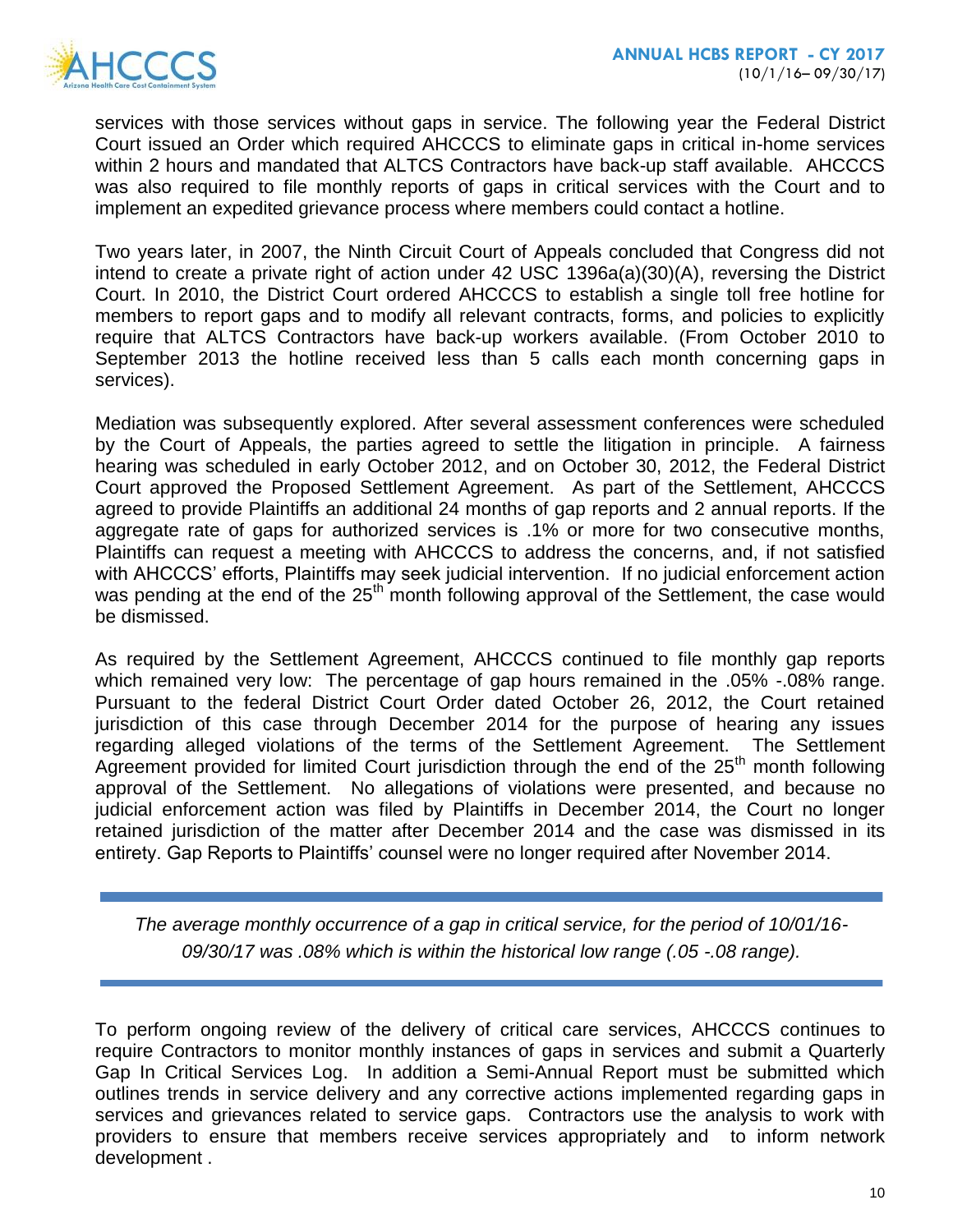# **CONTRACTOR INITIATIVES**

The Contractors engage in a number of initiatives aimed at ensuring members are living in the most integrated setting as well as participating in community life. The following are examples of those initiatives.

## **Arizona Department of Economic Security, Division of Developmental Disabilities (DDD)**

- Through a Section 811 Project Rental Assistance program (PRA) grant, DDD is working with the Arizona Department of Housing (ADOH) and AHCCCS. The Section 811 PRA program enables individuals with disabilities who are income-eligible to live in integrated, affordable housing through the provision of rental subsidies. DDD is also working on a joint project with the Housing Authority of Maricopa County to designate 27 renovated apartments for members with affordable housing needs. DDD developed training, tools and resources for Support Coordinators to assist them in identifying members with affordable housing needs and assisting them in the transitioning to their new homes.
- DDD in coordination with Ability360 and DIRECT Center for Independence, Inc. developed the "This is My Life" curriculum to assist individuals in learning self-determination and self-advocacy principles. DDD contracts with Ability360 and Direct Center for Independence, Inc. to promote and provide the "This is My Life" self-determination training to support members to learn decision-making skills they can apply in everyday life. In addition to the provision of training, the project activities include developing a self-determination community, member-controlled provider contracts, member budget control, promoting programs that support inclusion and improving operating efficiencies within DDD.

## **Mercy Care Plan**

The Contractor developed an in-home Pharmacy Medication Reconciliation program (PMRP) for members in the community. The goal of the program is to increase member/caregiver understanding of the member's medications and decrease medication related problems. The program varies from the typical telephonic or inpatient medication reconciliation program in that the member is visited by their Case Manager and a Pharmacist in their home. Issues such as polypharmacy, medications associated with a new diagnosis, drug interactions and the importance of medication compliance are addressed by the Pharmacist. The Pharmacist reviews prescription medications, over the counter medications and dietary supplements during the visit. If the Pharmacist identifies a serious medication issue that needs to be addressed, a call is made to the prescribing provider during the home visit. The Case Manager's role includes tasks such as authorizing home health care for medication management and helping to schedule medical appointments for follow-up. Members that reside in Pima County receive PMRP services telephonically. The Case Manager schedules the phone call with the Pharmacist and then goes to the member's home to assist the member in the discussion with the Pharmacist at the scheduled time.

## **UnitedHealthCare**

The Contractor has a program named **me\*** (Member Empowerment). The program focuses on assisting members with identifying and providing support to meet personal goals. The Contractor believes that, regardless of a member's age or disability, all people have personal goals they want to achieve but some require more support than others to be able to achieve them. Member goals include such things as moving from their current living arrangement to a less restrictive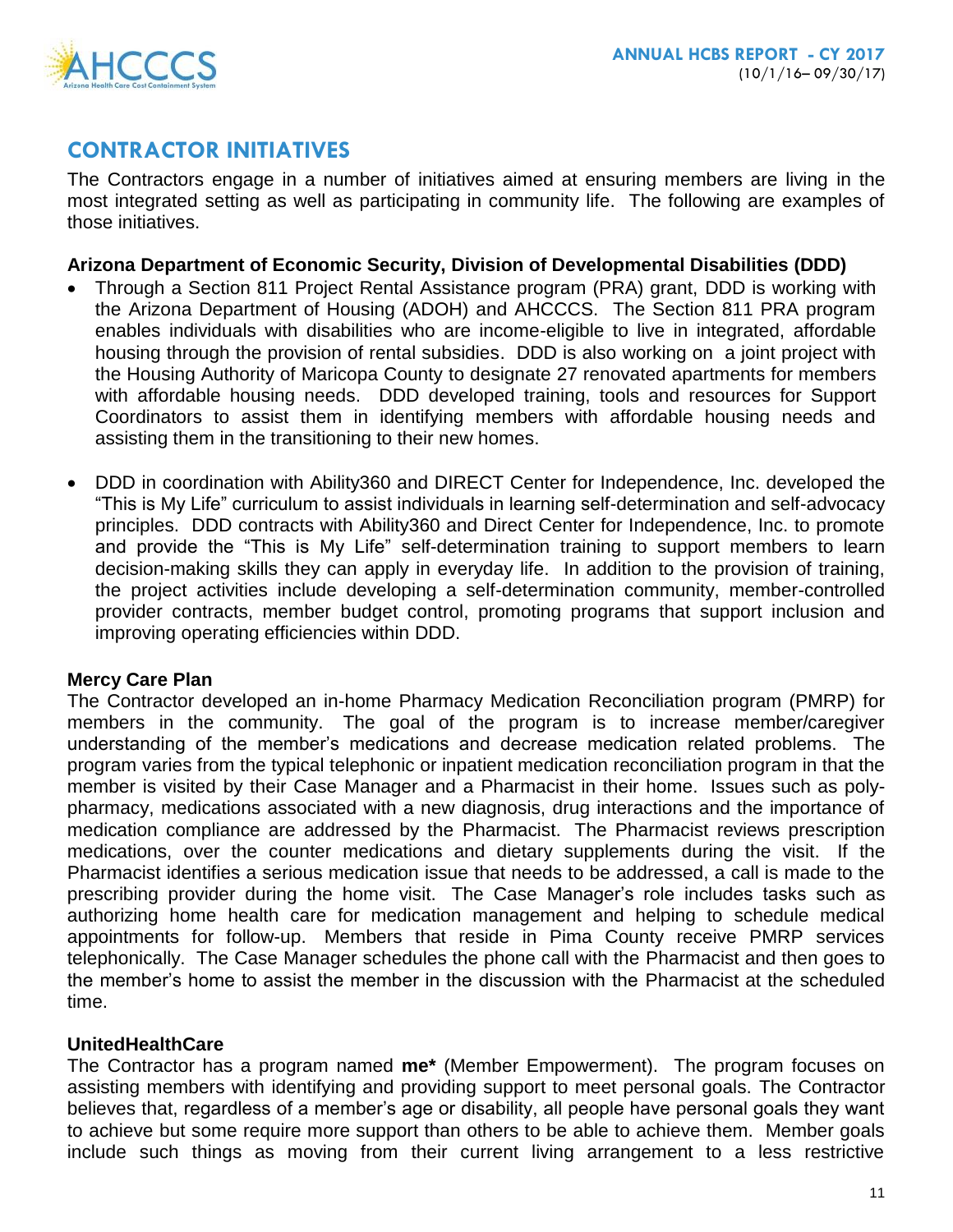

environment, returning to school, alternative housing, continuing education, volunteerism and how to access community events and resources such as library resources, food resources and nonmedical transportation options.

In collaboration with the Contractor's Member Advisory Councils, in 2017, the Contractor sponsored eight individual **me\*** Abilities Workshops for members across the state. The workshops are much like a conference tailored to members. The themes for the workshops were focused toward providing information about local resources and programs that can assist members with their achieving personal goals and ultimately improving their quality of life. Topics included things such as continuing education, homeownership, peer mentoring programs, community clubs, local transportation options, safety programs, volunteer and work opportunities, food resources and eating healthy. The workshops were widely attended. and As a result of attending, many members engaged in new goals or activities they had not previously considered entertaining.

The Contractor also identifies through **me\*** goal discussions members who may want to participate in the Day at the Lake Annual Event in Maricopa County. This community event is hosted by The Barrow Neurological Institute. It is the only adapted watersports program in Arizona for people with physical and neurological disabilities. This summer marked their 20th year of helping people who experience a neurological disability ride the waves at one of the most accessible waterside facilities in Arizona—Bartlett Lake Marina. Some of the water activities included kayaking, fishing, boating, jet skiing, water skiing and much more. Certified Physical Therapists were on hand to assist all members in participating in the water activities. Not only do Case Managers identify members who would like to participate, the Case Management Teams also volunteer at the event to provide support to all participants. In 2017, the Contractor recruited 20 members participate and assisted them in obtaining scholarships for the entry fee for this empowering event.

# **AHCCCS ADMINISTRATION AND OVERSIGHT**

The following is a summary of other activities that touch on broader long-term care issues, but also address HCBS as a component. Some of these activities involve collaborative efforts with other Arizona state agencies, while others are exclusive to AHCCCS and its Contractors.

## *Arizona State Hospital (AzSH) Coordination*

On July 1, 2016, the Arizona Department of Health Services, Division of Behavioral Health Services (DBHS) merged with AHCCCS in an effort of administrative simplification and to streamline monitoring and oversight of the Regional Behavioral Health Authorities throughout Arizona. Prior to the transition, DBHS was responsible for oversight and monitoring of members who were conditionally released from the AzSH. AHCCCS is now responsible for this function and requires Contractors to develop and implement policies and procedures to provide high touch Contractor care management and other behavioral health and related services to each member on conditional release from AzSH consistent with the member's Court Ordered Conditional Release Plan. As stated in Contract, Contractors actively participate in the member's discharge plan prior to release. Contractors are not permitted to delegate the care management functions to a subcontracted provider and must submit a monthly comprehensive status report for each member on Conditional Release to the Psychiatric Security Review Board (PSRB) , the member's attorney and to the designated AHCCCS Medical Management (MM) staff. AHCCCS staff participate in a phone discussion with Contractors regarding each member following receipt of the monthly report to ensure any potential compliance issue is thoroughly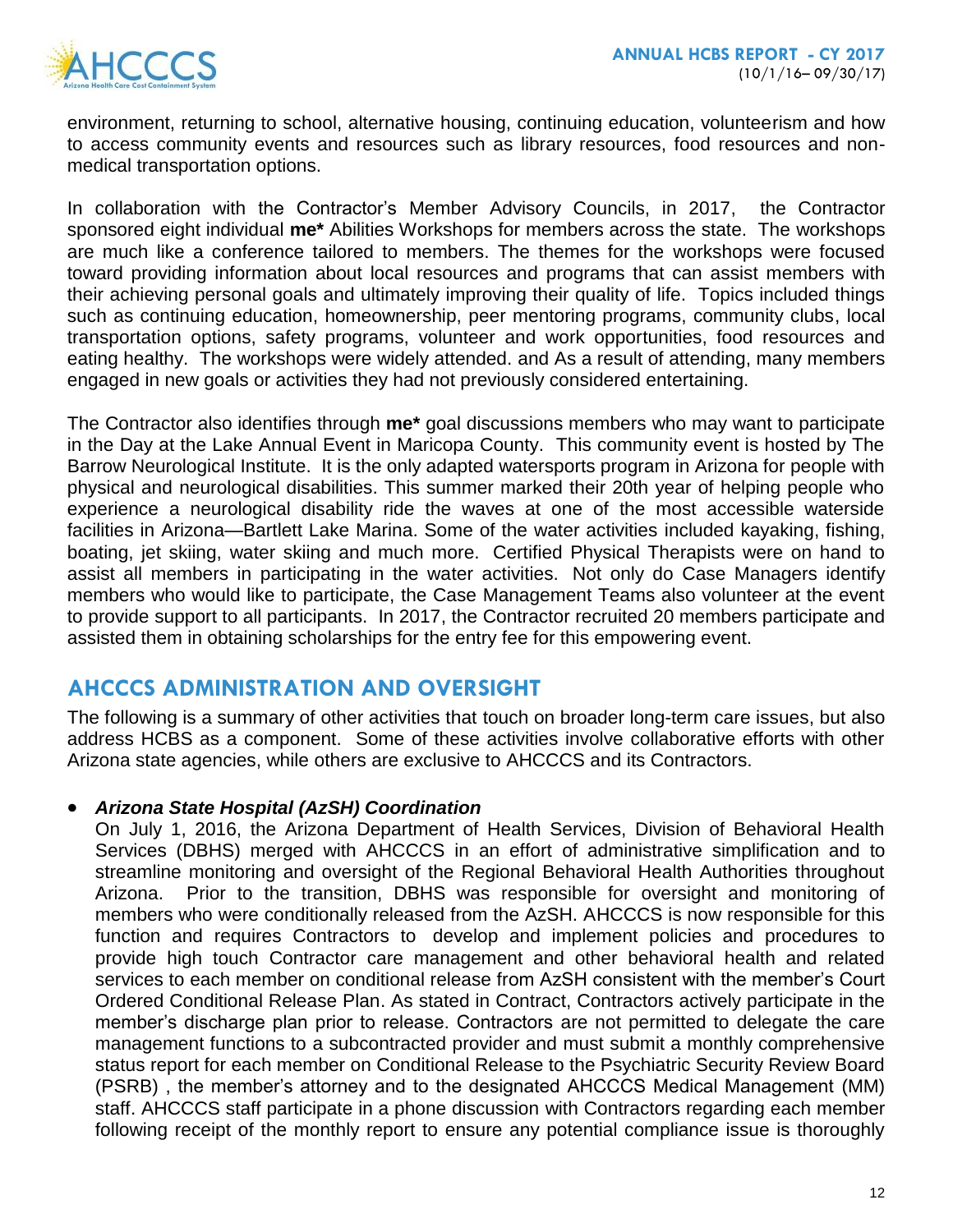

investigated. Issues of noncompliance are reported immediately by the Contractor to the PSRB, the member's attorney and AHCCCS MM designated staff.

#### *Long Term Care Case Management*

Each ALTCS-enrolled member receives case management services provided by a qualified Case Manager. ALTCS Case Managers utilize a person-centered approach and maximize member/family self-determination while promoting the values of dignity, independence, individuality, privacy and choice.

Case Managers conduct regular home visits with HCBS members to ensure quality services are being provided without gaps; to determine the services necessary to meet the member's needs, while in the most integrated setting; to provide member specific education to the member and their family; and to introduce alternative models of care delivery when appropriate.

The following are examples of how Case Managers execute their aforementioned roles and responsibilities.

- **Member-Directed Options Information**: Case Managers regularly inform members about member-directed options and assist members and their families to make informed decisions about the service delivery model of care.
- **End of Life Care:** Case Managers education members/families on End of Life Care, which encompasses all health care and support services provided at any age or stage of an illness.
- **Serious Mental Illness Determinations:** Case Managers assess for the appropriateness of and submit referrals for members to receive a Serious Mental Ilness Determination and, once affirmed, ensure members receive entitled services including grievance and appeals processes.
- **Cost Effectiveness Analysis:** Case Managers assess the continued suitability, appropriateness, and cost effectiveness of the member's in-home services. HCBS placement is the goal for ALTCS members as long as cost effectiveness standards and the member's medical, functional, social and behavioral health needs can be met in that setting. The Case Manager regularly assesses the cost of the HCBS services and compares them to the estimated cost of institutionalized care. Placement in an HCBS setting is considered cost effective if the cost of HCBS services for a specific member does not exceed 100 percent of the net cost of institutional care for that member.
- **Non-Medicaid Service Coordination:** Case Managers identify and integrate non-ALTCS covered community resources/services as appropriate based on the member's needs. Case Managers are also responsible for assisting members in identifying independent living/personal goals and provide them with information about local resources that may help them transition to greater self-sufficiency in the areas of housing, education, employment, recreation and socialization.

Contractors are required to submit a Case Management Plan and Evaluation on an annual basis which addresses how the Contractor will implement and monitor case management and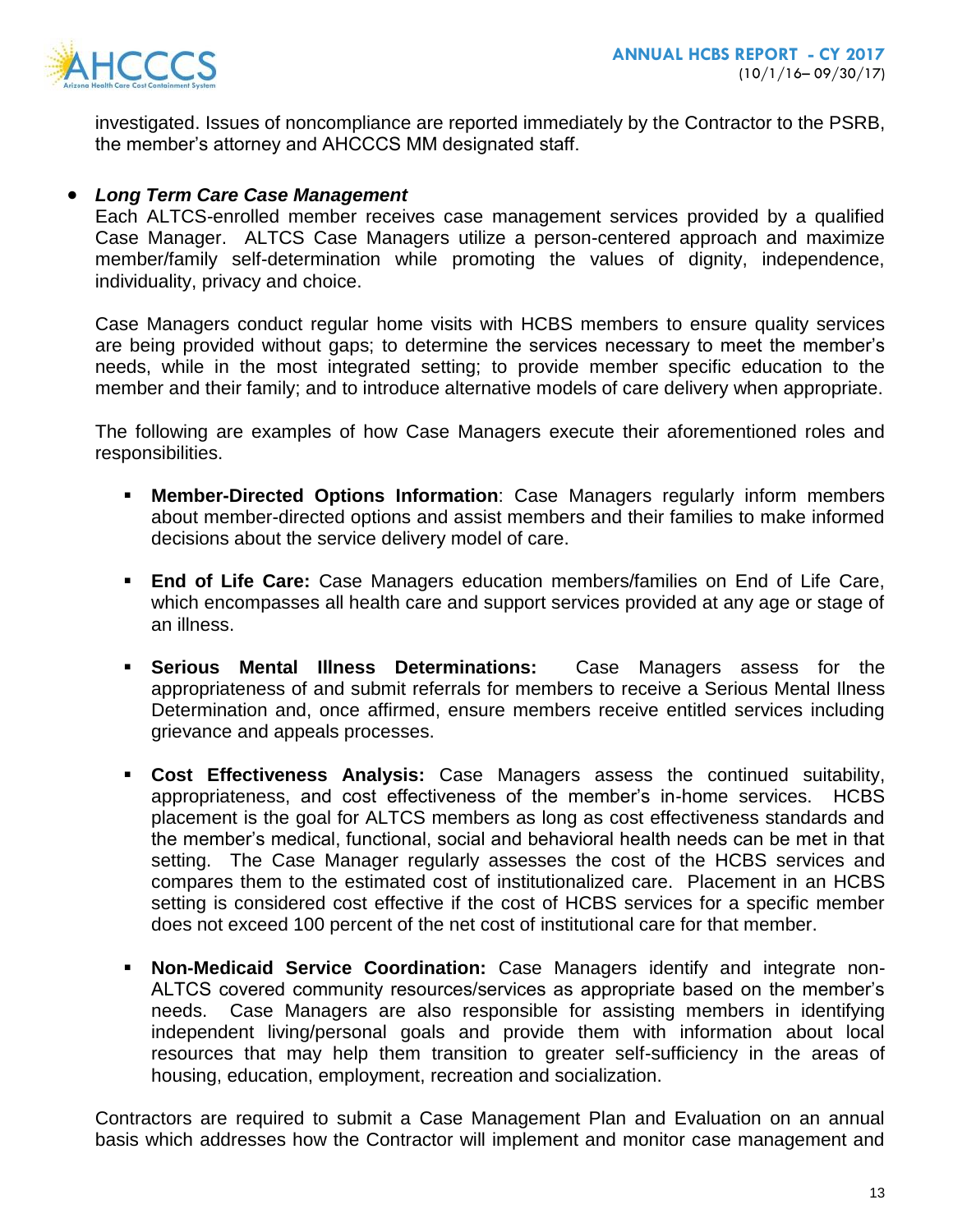

administrative standards outlined in AHCCCS policy including specialized caseloads. Beginning 10/01/17, new weighted caseload standards for EPD Case Managers serving members determined to have a Serious Mental Ilness were implemented. The evaluation of the Contractor's Case Management Plan from the previous year must also be included in the plan, highlighting best practices, lessons learned and strategies for continuous improvement.

AHCCCS evaluated the Plans that were submitted for CYE 2017 and approved each Contractor's Plan for the delivery of case management and the evaluation of the previous year's activities and outcomes.

In an effort to enhance the person-centered approach and further maximize member/family selfdetermination, AHCCCS initiated a process to:

- Create alignment of practices, forms and monitoring of person-centered service planning (PCP) approach and personal goal development;
- Support members to have the information and supports to maximize member-direction and determination; and
- Develop processes to document health and safety risks and safeguard against unjustified restrictions of member rights in accordance with the Home and Community Based Settings rules.

In August 2016, AHCCCS entered into an Interagency Service Agreement with the Sonoran University Center of Excellence in Developmental Disabilities (UCEDD) at the University of Arizona, a recognized organization with subject matter expertise in the arena of personcentered service planning. A multi-stakeholder advisory workgroup has been established to solicit input from members, families, service providers and Contractors. The workgroup will continue to meet on a regular basis throughout the duration of the initiative. The implementation phases and associated tasks are outlined below through CYE 2020. Phase 1 was completed during the reporting period.

| <b>Person Centered Planning Project</b> |                                                                                                                                                                                                                                                                                                                             |  |  |
|-----------------------------------------|-----------------------------------------------------------------------------------------------------------------------------------------------------------------------------------------------------------------------------------------------------------------------------------------------------------------------------|--|--|
| <b>Phase</b>                            | <b>Tasks</b>                                                                                                                                                                                                                                                                                                                |  |  |
|                                         | Research of best practices for compliance and implementation of the HCBS Rules<br>٠<br>Analysis of current practices in planning and functional assessment of DDD and Tribal<br>Contractors                                                                                                                                 |  |  |
| $\mathcal{P}$                           | Analysis of current practices in planning and functional assessment<br>п<br>Determination of steps necessary to comply with PCP requirements<br>Е<br>Provide technical assistance and recommendations for uniform PCP policies,<br>procedures and forms to guide MCO/Tribal Contractors in implementing PCP<br>requirements |  |  |
| 3                                       | Develop competency-based training for case managers/support coordinators and<br>Е<br>others on Person-Centered thinking, philosophy and practice                                                                                                                                                                            |  |  |
| 4                                       | Pilot testing for PCP forms, policies, and procedures and training for MCO/Tribal<br>٠<br><b>Contractor Staff</b>                                                                                                                                                                                                           |  |  |
| 5                                       | Finalize all policies and procedures<br>Е<br>Develop a cadre of trained PCP facilitators in the community to assist members<br>п<br>needing enhanced PCP as well as training members in helping to lead their own plans                                                                                                     |  |  |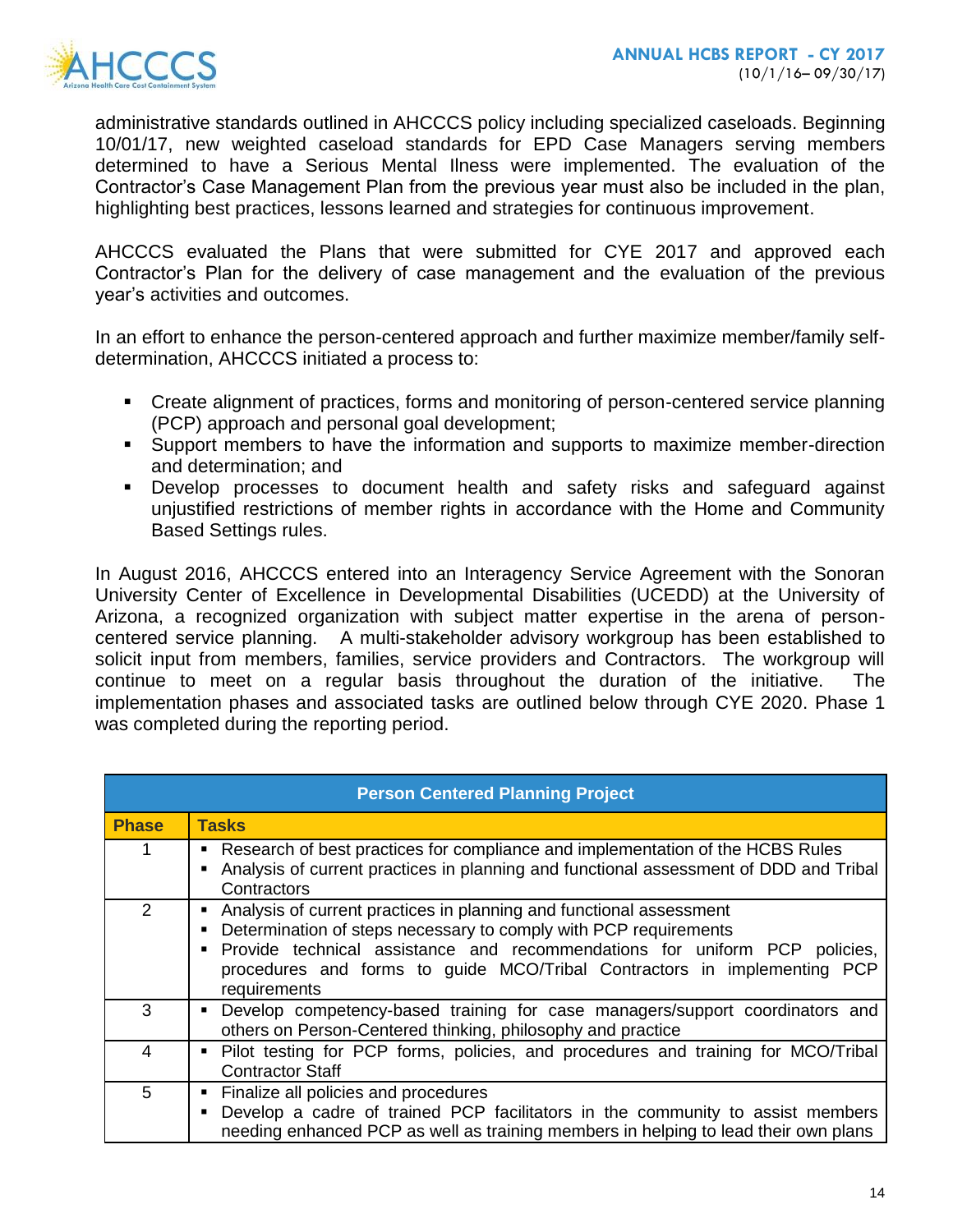

## *Electronic Visit Verification*

Pursuant to Section 1903 of the Social Security Act (42 U.S.C. 1396b), AHCCCS is mandated to implement EVV for non-skilled in-home services (attendant care, personal care, homemaker, habilitation, respite) by January 1, 2019 and for in-home skilled nursing services (home health) by January 1, 2023.

The goals of instituting EVV in the AHCCCS program include:

- Ensuring timely service delivery for members including real time service gap reporting and monitoring.
- Reducing administrative burden associated with hard copy timesheet processing by providers.
- Generating cost savings from the prevention of fraud, waste and abuse.

During the reporting period, AHCCCS engaged in the following activities to help inform decision making on the system design:

- Research other state models
- **Hosted five EVV vendor demonstrations to learn about the marketplace**
- Submitted to and received approval from CMS an Planning Advance Planning Document
- Established and convened a Steering Committee comprised of internal and external stakeholders including members, families, service providers, Contractors and AHCCCS personnel
- Created proposed system design model in preparation of public comment period in CYE 2018

More information on EVV can be found on the [AHCCCS website.](http://www.azahcccs.gov/evv)

## *Network Development Plans*

Each year, AHCCCS requires that ALTCS Contractors develop an adequate network and submit Network Development and Management Plans (Plans) to demonstrate that their networks meet the needs of ALTCS members. These Plans identify the current status of the network at all levels (institutional, HCBS, acute, alternative residential, etc.) and project future needs based upon membership growth and changes in member profiles/service needs.

The Plan requires the Contractor to develop information on many issues relating to network sufficiency, including but not limited to the following:

- **Evaluation of the prior year's Plan**
- Current status of network by service typeHow members access the systemRelationship between the various levels of the networks
- **Current network gaps**
- **IMMEDIATE:** Immediate short term interventions when a gap occurs
- Interventions to fill network gaps, and barriers to those interventions
- **Outcome measures/evaluation of interventions**
- **Ongoing activities for network development**
- Coordination between Contractor departments and outside organizations, including member/provider councils
- How the network is designed for populations with special health care needs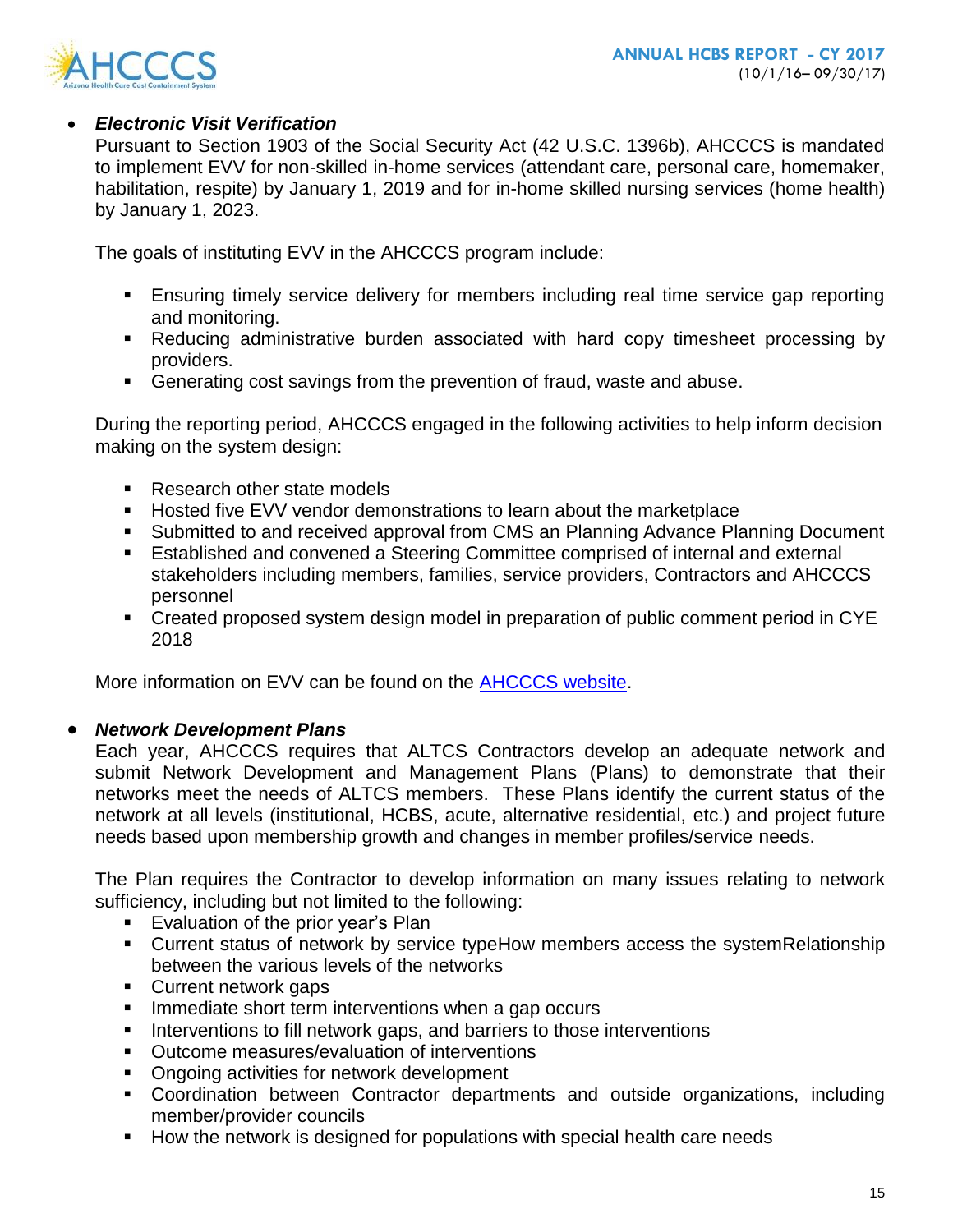

 Membership growth and utilization of services given the characteristics of the Contractor's population

AHCCCS requires its Contractors to develop and demonstrate the implementation of pro-active strategies to reduce the percentage of members in Alternative Residential Settings once it is determined that 20 percent or more of a Contractor's HCBS membership resides in such settings.

AHCCCS evaluated the Plans that were submitted for CYE 2017 and approved each Contractor's Plan, including the methods for analyzing the network and identifying and addressing network gaps. AHCCCS is in the process of reviewing the plans for CYE 2018.

Beginning 10/01/17, Contractors will be held to new requirements pertaining to network access and adequacy for members including developing and tracking timeliness goals for certain types of Durable Medical Equipment providers as well as meeting time and distance standards for Skilled Nursing Facilities. Regarding the sufficiency of the long term care workforce, Contractors are required to submit and monitor a workforce development plan as part of the Network Development and Management Plan to ensure the sub-contracted workforce of paraprofessionals is adequately resourced, stable and capable of providing quality care to members. The Workforce Development Plan must include measures to proactively identify potential challenges and threats to the viability of the workforce and develop and implement interventions to prevent or mitigate access to care concerns for members.

## *Operational Reviews*

AHCCCS regularly reviews Contractor operations to ensure

compliance with Federal and State law, rules and regulations, and the AHCCCS Contract. Operational Reviews are conducted in order to:

- Determine if the Contractor satisfactorily meets AHCCCS' requirements as specified in Contract, AHCCCS policies, Arizona Revised Statute, Arizona Administrative Code and 42 CFR Part 438, Managed Care
- **Provide technical assistance and identify areas where improvements can be made as** well as identifying areas of noteworthy performance and accomplishments
- Review progress in implementing recommendations made during prior reviews
- **Determine if the Contractor is in compliance with its own policies and to evaluate the** effectiveness of those policies and procedures
- Perform Contractor oversight as required by the CMS in accordance with AHCCCS' 1115 waiver
- **Provide information to an External Quality Review Organization (EQRO) for its use as** described in 42 CFR 438.364

The reviewers utilize established standards based upon statutes, contract terms, and policy requirements. Review of case management standards evaluate compliance with case management staff orientation and training, service reviews which includes member placement, HCBS living arrangements, initial contact and HCBS service initiation, needs assessment and care planning, timeliness of service visits and completion of the cost effectiveness study.

The Operation Review cycle, during the reporting period began on February 2016 and was be completed in the Fall of 2017. The cycle consists of an Operational Review of each AHCCCS Contractor including the three EPD and one DDD ALTCS Contractor for compliance with these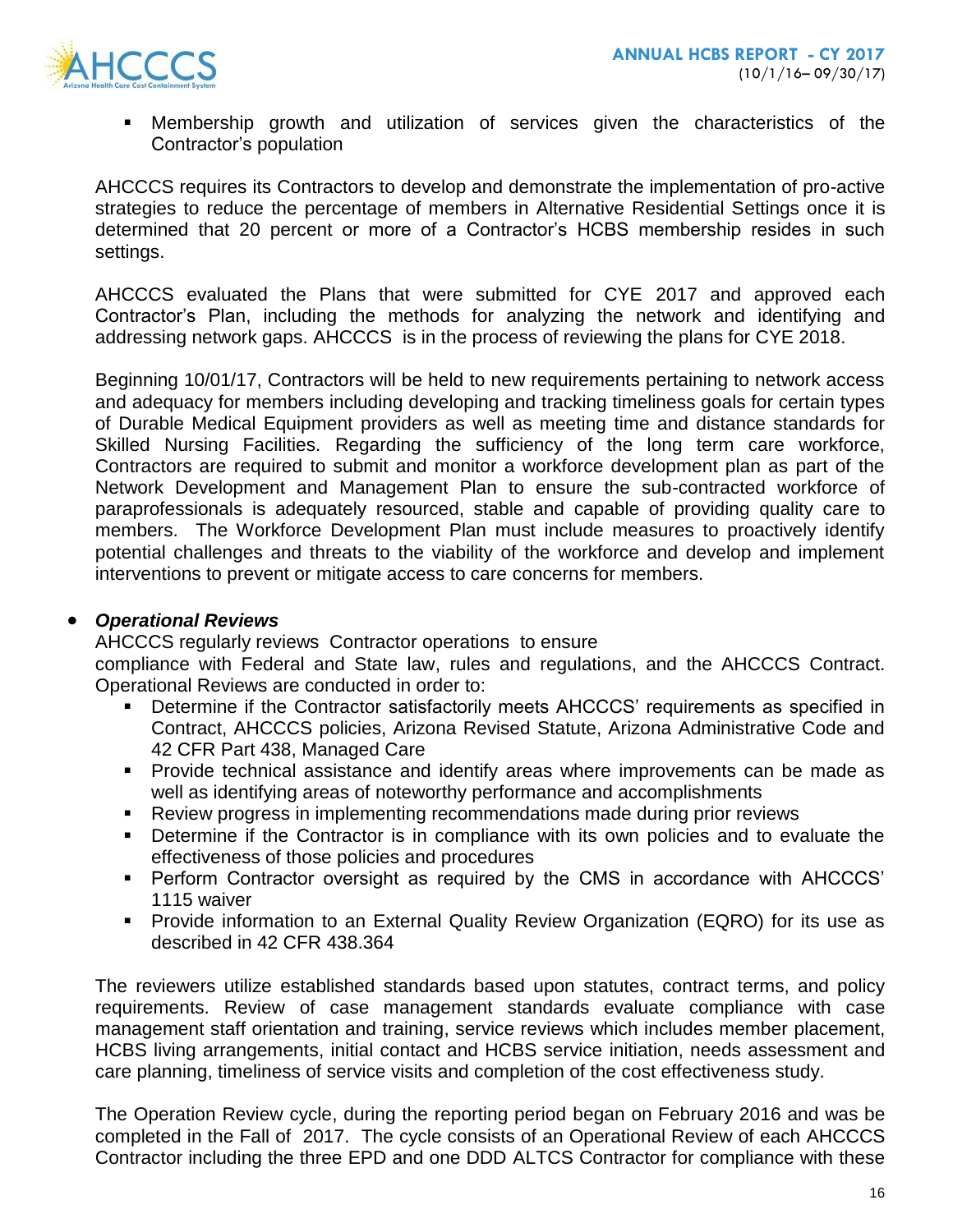

requirements. When a Contractor is found to be out of compliance with AHCCCS standards, the Contractor must submit a Corrective Action Plan (CAP) to address the deficiencies. The process includes a follow-up on the status of each CAP six months after the CAP is accepted. In an exercise of transparency, AHCCCS is in the process of developing a process to post the findings of the Operational Reviews on the AHCCCS website.

#### *Direct Care Workforce Development*

Significant activities continue regarding the growing challenges related to ensuring the establishment of an adequate direct care (caregiver) workforce. The foundation for current activities began in March of 2004 when former Governor Napolitano formed the Citizens' Workgroup on the Long Term Care Workforce. The purpose of the Workgroup was to study the issue of the direct care workforce and provide recommendations regarding potential strategies to improve the workforce.

In an effort to address the recommendations outlined in a report issued by the Workgroup in April 2005, AHCCCS, the Department of Economic Security and the Department of Health Services funded and created a Direct Care Workforce Specialist position from 2007 - 2012 to provide coordination for direct care workforce initiatives, including recruitment and retention, training, and raising the qualifications of direct care professionals in Arizona. The Workforce Specialist coordinated the activity of the Direct Care Workforce Committee, which established training and competency standards for all in-home caregivers providing homemaker, personal care and/or attendant care services.

Beginning October 1, 2012, AHCCCS formally incorporated the competency standards, training curriculum and testing protocol into its service specifications for attendant care, personal care and housekeeping. All in-home caregivers are now required to pass standardized examinations based upon the competency standards established by the Committee in order to provide care to ALTCS members in their homes.

AHCCCS and the Contractors continue to conduct initial and annual audits of the Approved Direct Care Worker Training and Testing Programs to ensure the programs are in compliance with AHCCCS standards pertaining to the training and testing of DCWs. Additionally, in 2014, AHCCCS implemented and continually monitors an online database that serves as a tool to support the portability or transferability of DCW testing records from one employer to another employer. The online database also serves a secondary purpose to assist in monitoring compliance with the AHCCCS DCW training and testing initiative.

In CY 2015, AHCCCS created online computer-based training (CBT) modules to support users to learn how to set up the accounts and enter and access data within the online database. The CBT modules have proven to be an effective technical assistance tool for users. Additionally, AHCCCS and the MCOs formally incorporated the utilization of the online database into monitoring and auditing tools for both Direct Care Service Agencies and Approved Direct Care Worker Training and Testing Programs. Priorities related to revisions to the standardized curriculum, development of alternate standardized competency tests and requirements for DCWs providing respite services to pass the competency tests in order to provide care to ALTCS members continue to be identified for future implementation.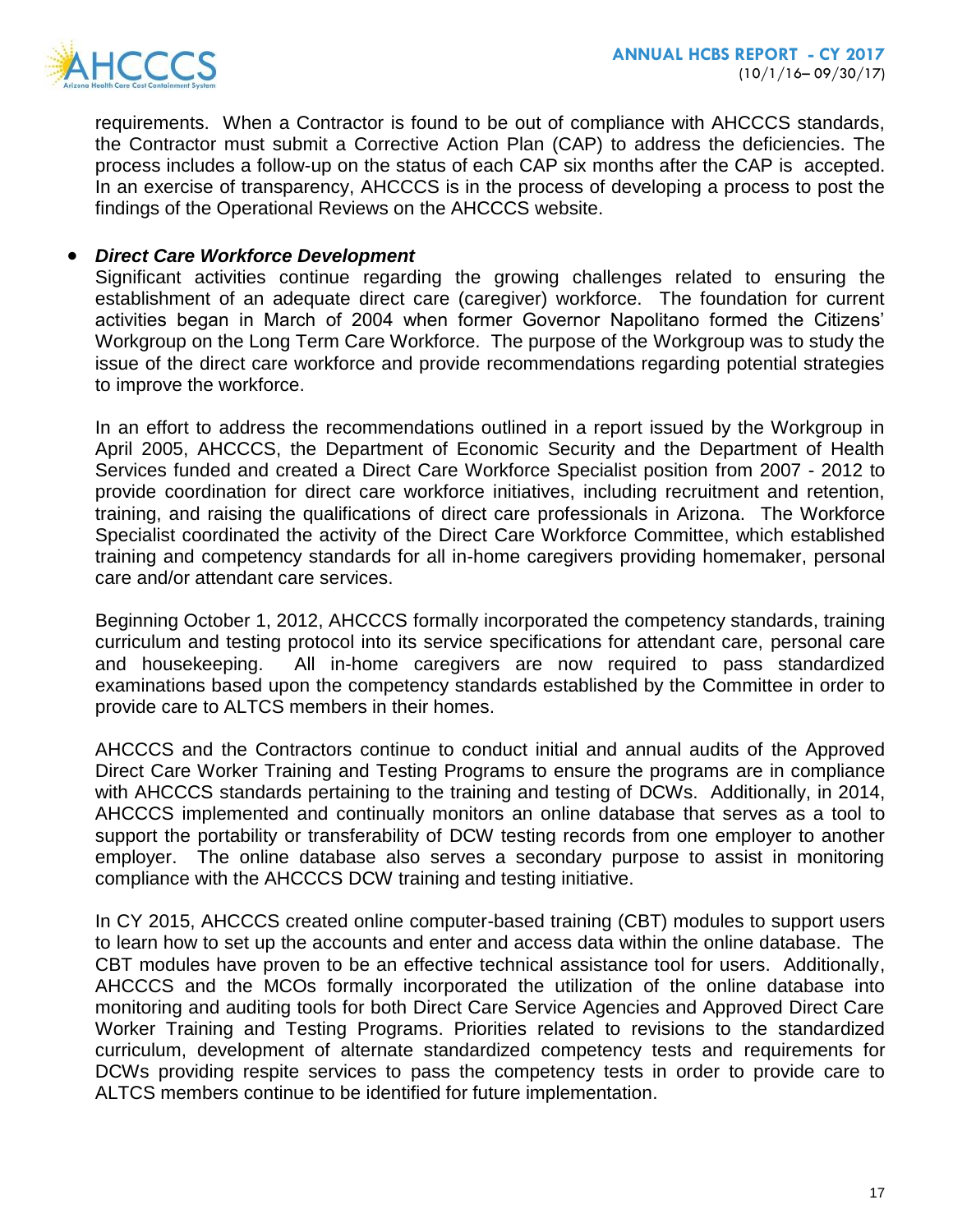

In CYE 2016, AHCCCS initiated a cross-divisional project with the Division of Health Care Management and Provider Registration to identify and develop the following enhancements to the online database scheduled for release in CYE 2018:

- Institute a crosscheck of DCWs in the database with Provider Registration databases to conduct Medicare and Medicaid exclusion checks
- **Distinguish DCWs in the database based upon employment or contracting status with** the DCW Agency
- Create additional functionality in the online database to enhance user experience
- **Incorporation an auditor role within the database to streamline tracking and** documentation of training program audits by the MCOs and AHCCCS
- Development of new tracking practices and attestations to ensure the information is upto-date and accurate

Detailed information on the direct care workforce initiatives can be found on the **AHCCCS** [website.](https://www.azahcccs.gov/PlansProviders/CurrentProviders/DCW/)

## *TEFT Grant*

The demonstration grant for Testing Experience and Functional Assessment Tools in Community-Based Long-Term Services and Supports, known as TEFT, is designed to test quality measurement tools and demonstrate e-health in Medicaid long term care services and supports. The TEFT grant funding was awarded on April 1, 2014 and was originally scheduled to conclude on March 31, 2018. Year One was designated to develop work plans outlining all grant components, which mapped implementation in years two through four. Due to approval delays from CMS to utilize the tools for Round 2, AHCCCS requested and was approved for a no cost extension through August 31, 2018.

The purpose of the TEFT grant is to support States in furthering adult quality measurement activities under section 2701 of the Patient Protection and Affordable Care Act. The TEFT grant advances the development of two national, rigorously tested tools that can be used across all beneficiaries using Community-Based Long Term Services and Supports (CB-LTSS), an area in need of national measures. Additionally, the grant offers funding and technical support to demonstrate the use of a Personal Health Record (PHR) and test new electronic standards for interoperability among long term services and supports data.

Arizona has selected both ALTCS populations (individuals who are elderly, have physical and/or intellectual disabilities) to participate in the Member Experience of Care Survey and the testing of the Functional Assessment Standardized Items (FASI) tool. Arizona was initially participating in the HITECH components also (Personal Health Record and Electronic Long Term Services and Supports Standards); however, a change in Agency direction resulted in the state discontinuing those two components as of December 2015. During year two, Arizona received results from the Round One Experience of Care Survey and worked to complete planning efforts related to the FASI tool. In year three, the FASI assessment received approval from the Office of Management and Budget (OMB), allowing all states within the TEFT demonstration to move forward with RoundOne. Round One training and assessments took place from March 2017 to July 2017. Truven and CMS analyzed the results to determine changes for the FASI tool for Round Two assessments scheduled for the Spring of 2018.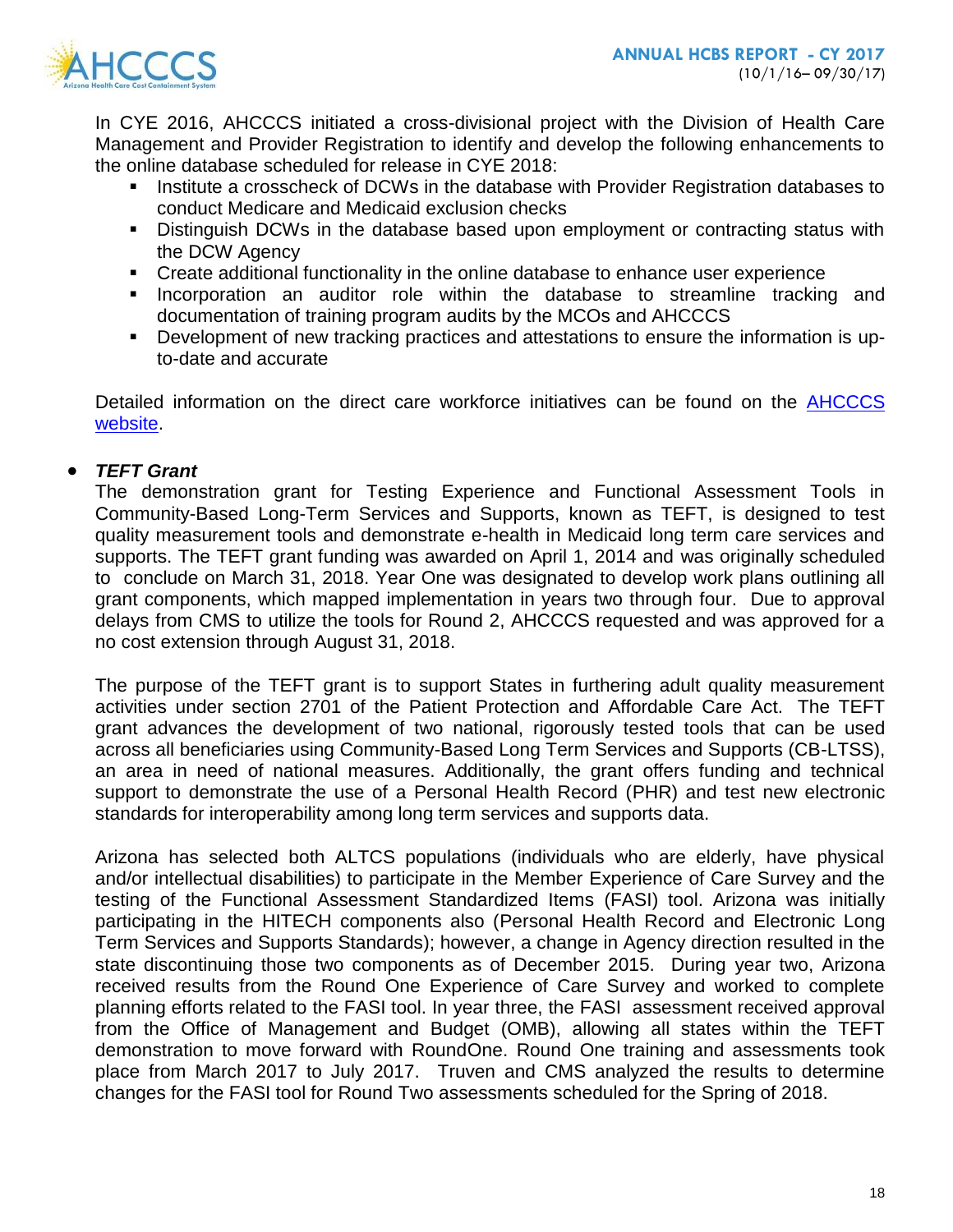

Arizona had a 19.3 percent response rate to the Round One Experience of Care survey. Both EPD and DES/DDD members participated in the survey process, which included face-to-face and phone interviews by an independent third party. Results from the survey are below:

| <b>Composite Measure</b>                    |                           | <b>DD</b>    |       | <b>EPD</b>     |       | <b>Programs</b><br><b>Combined</b> |  |
|---------------------------------------------|---------------------------|--------------|-------|----------------|-------|------------------------------------|--|
|                                             | Score                     | $\mathsf{n}$ | Score | $\overline{ }$ | Score | $\mathbf n$                        |  |
| Getting Needed Services From Staff          | 92.4                      | 46           | 95.5  | 117            | 93.9  | 163                                |  |
| How Well Staff Communicate and<br>Treat You | 90.1                      | 43           | 92.9  | 120            | 91.5  | 163                                |  |
| Case Management                             | $\blacktriangledown 85.0$ | 44           | ▲98.2 | Ш              | 91.6  | 155                                |  |
| Choosing Your Services                      | 85.2                      | 47           | 90.3  | 117            | 87.7  | 164                                |  |
| Transportation                              | 91.1                      | 47           | 85.7  | 120            | 88.4  | 167                                |  |
| <b>Personal Safety</b>                      | 98.2                      | 49           | 99.2  | 122            | 98.7  | 171                                |  |
| Community Inclusion and<br>Empowerment      | 80.1                      | 49           | 80.8  | 122            | 80.5  | 171                                |  |

## **Arizona Mean Scores for Composite Measures, by Program and All Programs Combined**

 $\triangle$  This program's score is above the average score for all HCBS programs (statistically significant at the  $p \le 0.05$  level).

This program's score is below the average score for all HCBS programs (statistically significant at the p≤0.05 level).

Year three has been a year of planning for Arizona. A vendor has been selected and will move forward with the Round Two Experience of Care Survey and assist with implementation of the survey in future years outside of the TEFT Grant. Round Two of the Experience of Care Suvey is currently ongoing and results will be available in August of 2018.

In 2016, due to the successful Round One testing, the Center for Medicare and Medicaid Services (CMS) was able to achieve a Consumer Assessment of Healthcare Providers and Systems (CAHPS) trademark for the Experience of Care survey. Under the new trademark, the survey was renamed as the CAHPS Home and Community Based Services Survey. In order to better utilize the CAHPS survey for Arizona, a workgroup was established to evaluate all questions and add any that may help Arizona better utilize the survey results. Below are topics of the additional questions created and approved by CMS for Arizona's version of the CAHPS Home and Community Based Services survey:

- Relationship of individuals that live with the member
- **IDENTIFY IDENTIFY 10 IS A THE IS NOTEN IS NOTEN.** I dentification as paid caregivers
- **Execution of the contingency plan to prevent gaps in care**
- Quality of DCW training
- **Timely follow up by Case Managers**
- **Personal goal development**

## *Home and Community Based Settings Rules*

On January 16, 2014, CMS released final Rules regarding requirements for HCBS operated under section 1915 of the Social Security Act. The Rules mandate certain requirements for residential and non-residential settings where Medicaid members receive long term care services and supports. Specifically, the Rules establish requirements for settings to ensure that individuals receiving services are integrated into their communities and have full access to the benefits of community living.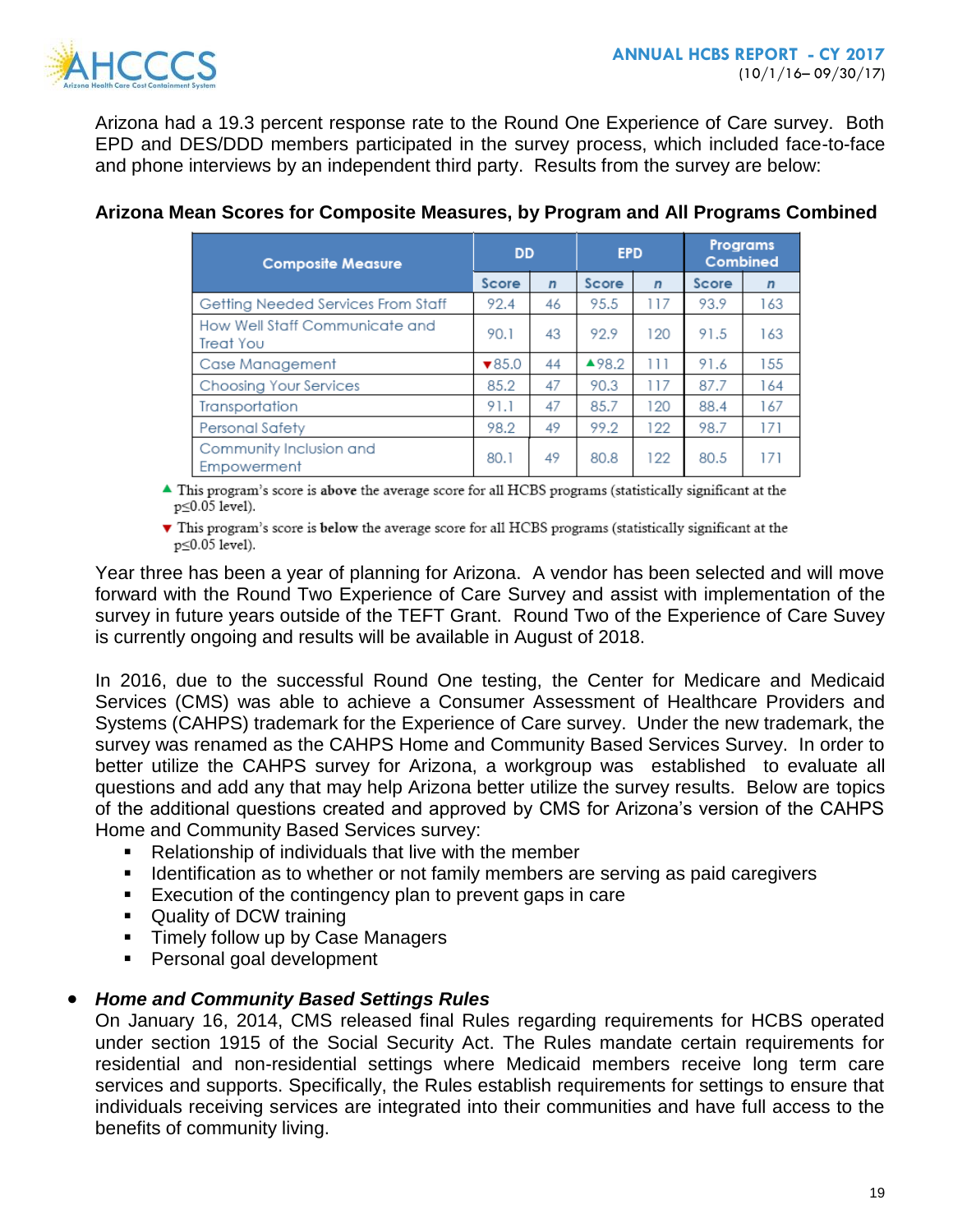

In Arizona, these requirements impact the Arizona Long Term Care Services (ALTCS) program members receiving services in the following residential and non-residential settings:

Residential

- Assisted Living Facilities
- Group Homes
- Adult and Child Development Homes
- Behavioral Health Residential Facilities

#### Non-Residential

- Adult Day Health Programs
- Day Treatment and Training Programs
- Center-Based Employment Programs
- Group-Supported Employment Program

Between November 2014 and May 2015, AHCCCS conducted a systemic assessment of Arizona's HCBS settings to determine its current level of compliance, provide recommendations for identified variances, and outline a process for continuous monitoring. The systemic assessment process included a review of Arizona Revised Statutes, Arizona Administrative Code (licensing Rules) and AHCCCS and MCO policies and contracts.

AHCCCS engaged various stakeholders in the assessment process and in the development of the transition plan. A total of 10 stakeholder meetings were held. The purpose of the meetings was to dialogue with and solicit input from stakeholders about the preliminary assessment findings and draft recommendations to ensure compliance with the HCBS Rules. AHCCCS made revisions to the Assessment and Transition Plan based upon the input received. The meetings also served as an orientation for stakeholders and a strategy to support stakeholders in providing informed public comment in August 2015. Following the stakeholder meetings, AHCCCS enacted an official public comment period from August  $1 - 31$ , 2015 which included eight public forums hosted by AHCCCS throughout the state. AHCCCS published the draft Systemic Assessment of Arizona's HCBS settings and the draft Transition Plan for coming into compliance.

After review and consideration of all public comment, AHCCCS finalized the assessment and transition plan and submitted to CMS for approval in October 2015.

In CY 2016, AHCCCS prioritized the following site specific assessments in order to determine whether or not it is necessary and prudent to pursue the "heightened scrutiny" process CMS has instituted to allow states to preserve settings that are presumed to have institutional qualities and presumed not to be compliant with the HCBS Rules. Under the heightened scrutiny process, AHCCCS is responsible for identifying such settings and gathering and submitting evidence for CMS to make a determination as to whether or not the setting is or can become compliant by the end of the transition period. AHCCCS identified the following settings as potential candidates for the heightened scrutiny process:

- **Farmstead Community** Defined as working ranches in rural areas on large parcels of land. There is one licensed farmstead community in Arizona serving eight members.
- **Memory/Dementia Care Units/Communities** Defined as settings that provide supervisory and personal care services to persons who are incapable of recognizing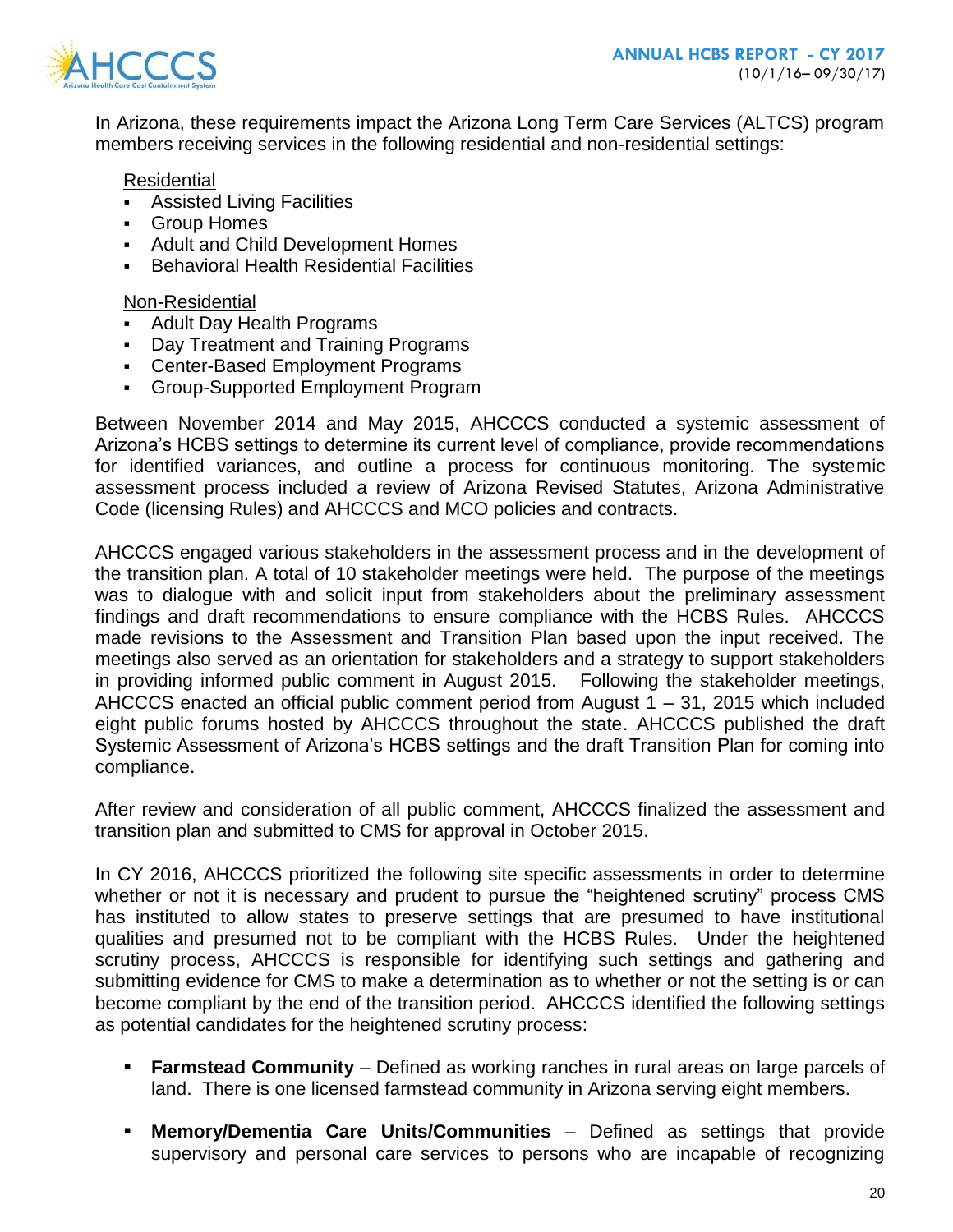

danger, summoning assistance, expressing need or making basic care decisions. There are 79 memory/dementia care units/communities in Arizona serving approximately 1000 members. A statistically significant number of settings statewide were randomly selected to participate in the assessment process.

The assessments were conducted in October – December 2016.

AHCCCS worked in collaboration with a multi-stakeholder/multi-disciplinary workgroup to create the assessment process and tools. Multi-disciplinary teams were created to conduct the assessments including representatives from case management, quality management and provider relations. In some instances, community members volunteered to participate in assessment activities in accordance with federal privacy guidelines.

The assessment tools are available on the **AHCCCS website** and include the following:

- **Facility Self-Assessment Tool**
- **EXECT** Member Interviews and File Review Tool
- **Observation and Community Interviews Tool**

AHCCCS hosted and conducted three webinars to train the assessment teams on their respective roles and responsibilities for the assessments. AHCCCS also hosted and conducted three webinars to orient the selected facilities on expectations and how to prepare for the assessments. Both webinars are available on the [AHCCCS website.](https://www.azahcccs.gov/shared/HCBS/)

In CYE 17, AHCCCS focused on preparing a revised Statewide Systemic Assessment and Transition Plan in response to CMS feedback and recommendations. AHCCCS received "initial approval" for the Plan in September 2017. In CYE 18, AHCCCS will collaborate with CMS to finalize the Plan and implement remediation strateiges outlined in the Plan to ensure the State's compliance with the HCBS Rules by March 2022.

Detailed information on AHCCCS' activities to comply with the HCBS Rules can be found on the [AHCCCS website.](https://www.azahcccs.gov/shared/HCBS/)

## *ALTCS Advisory Council*

The ALTCS Advisory Council is comprised of ALTCS Members and their family members/representatives. Additionally, representatives from ALTCS Contractors, providers and state and advocacy agencies serve on the Council. AHCCCS used a Council to help create and implement Agency with Choice, a member-directed option, in 2011-2013. The contributions of the council members were invaluable to the program development and implementation process. With the continued development of new and innovative practices to serve ALTCS members, AHCCCS prioritized the maintenance of the advisory group to identify opportunities for system improvements, assist in the development of the initiatives and support program monitoring and oversight activities. The Council assisted the ALTCS Program in developing a work plan that addresses opportunities for new service innovations or systemic issues impacting ALTCS Members. The work plan for the Advisory Council is AHCCCS' ALTCS Olmstead Plan and, therefore the ALTCS Advisory Council assists in providing oversight on the State's compliance with the Olmstead Plan. Council Members advise AHCCCS on activities aimed at making system improvements. Individual council members are asked to provide input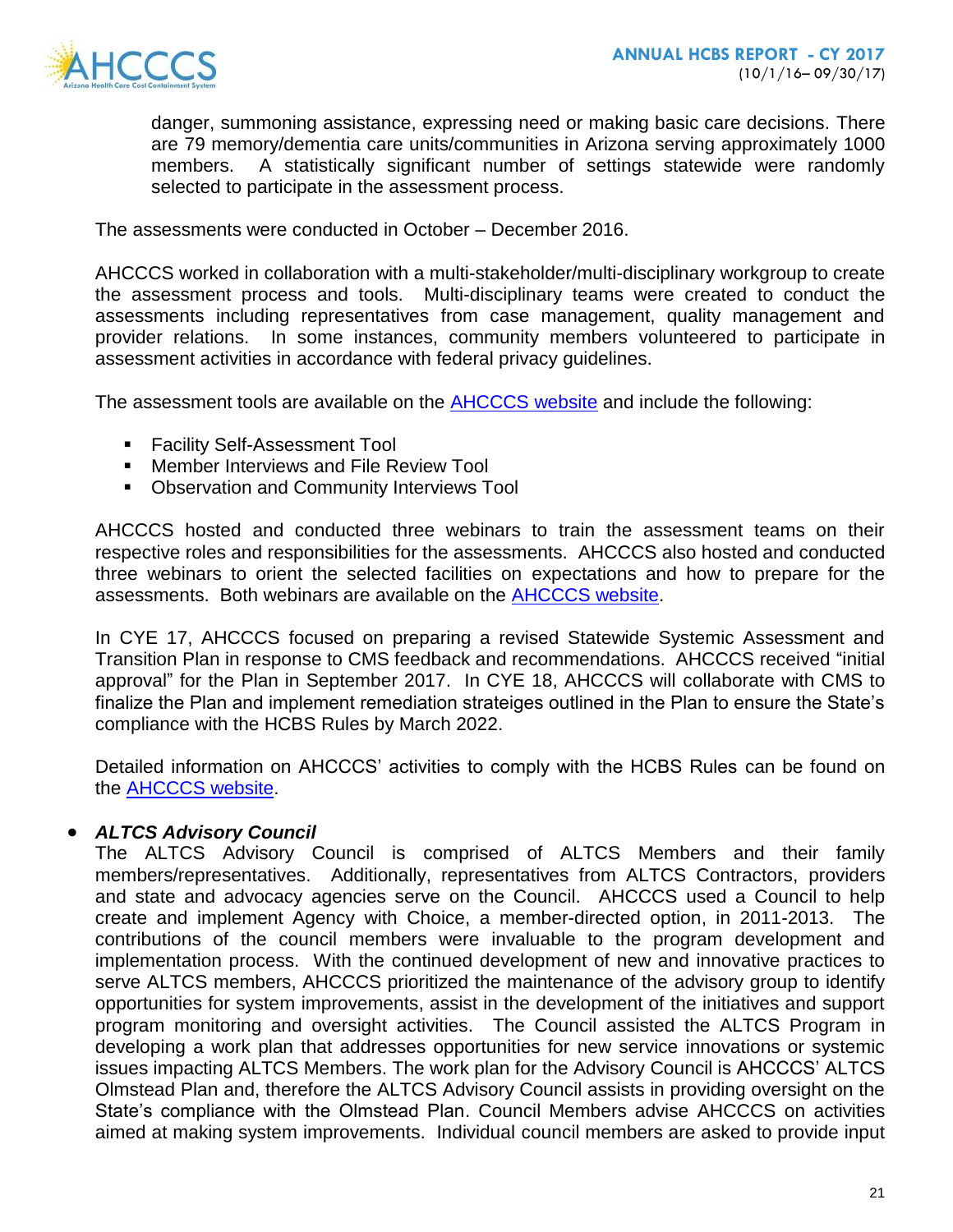

and feedback on ALTCS program activities from their own personal or professional experience, expertise or perspective.

In previous years, the ALTCS Advisory Council has advised on the State's compliance with Federal initiatives and identified opportunities for new service innovations including:

- **EXEDENT Home and Community Based Setting Rules**
- U.S. Department of Labor, Companionship Exemption
- **IMPACT 10** Impact of limited access to transportation on a member's personal goal acheievement
- Role peer supports can play in the ALTCS program

In CY 2017, the ALTCS Advisory Council provided input on the Electronic Visit Verification system model design, the integration of aging individuals or individuals with a disability into the long term care workforce, new Contractor standards for identification of provider office accessibility in Contractors' provider directories, and the AHCCCS Quality Strategy.

#### *Olmstead Plan*

Arizona's initial Olmstead Plan was developed in 2001. In CY 2014, the Olmstead Plan was reviewed and updated by the Olmstead Policy Academy facilitated by the Arizona Department of Health Services, Division of Behavioral Health Services (ADHS/DBHS). The Olmstead Policy Academy brought together representatives from government entities, consumers, community members, service providers (health care, independent living and housing providers) and advocates interested in seeing those most in need paired with available housing and supports to integrate into the community.

The Olmstead Policy Academy provided a number of technical assistance and learning opportunities to help inform the planning process to update the Olmstead Plan. Each state agency (ADHS/DHBS, AHCCCS and DES/DDD) underwent a plan development and review process with both internal and external stakeholders. Each agency has a consumer advisory board that was engaged and provided input on the agency specific action plans. The ALTCS Advisory Council assisted AHCCCS in developing the AHCCCS/ALTCS specific action plan.

There are still homeless people in Arizona who need a safe place to live. The 2014 Arizona Olmstead plan describes in detail how our community, including government and private funding, will come together to address housing needs. While an over-majority of individuals who are aging and individuals with intellectual and/or physical disabilities are living in integrated settings in their communities, they may not be actively engaged and participating in their communities. The working draft of the Arizona Olmstead Plan outlines how the State can support these individuals to find resources, supports (i.e. assistive technology, employment, etc.) and individuals/agencies to provide the services.

In CY 2015 – CY 2016, the final draft remained under review by each of the state agency partners. Prior to finalizing the current draft of the Olmstead Plan, the Plan must reflect changes as a result of the aforementioned state agency merger. It is projected that the final draft will be completed in CY 2018.

Once a final draft is completed, each state agency will initiate their respective public input processes to garner input from the public and inform the final revisions to the plan. Subsequent to the approval of the final and updated plan, each state agency agreed to actively participate in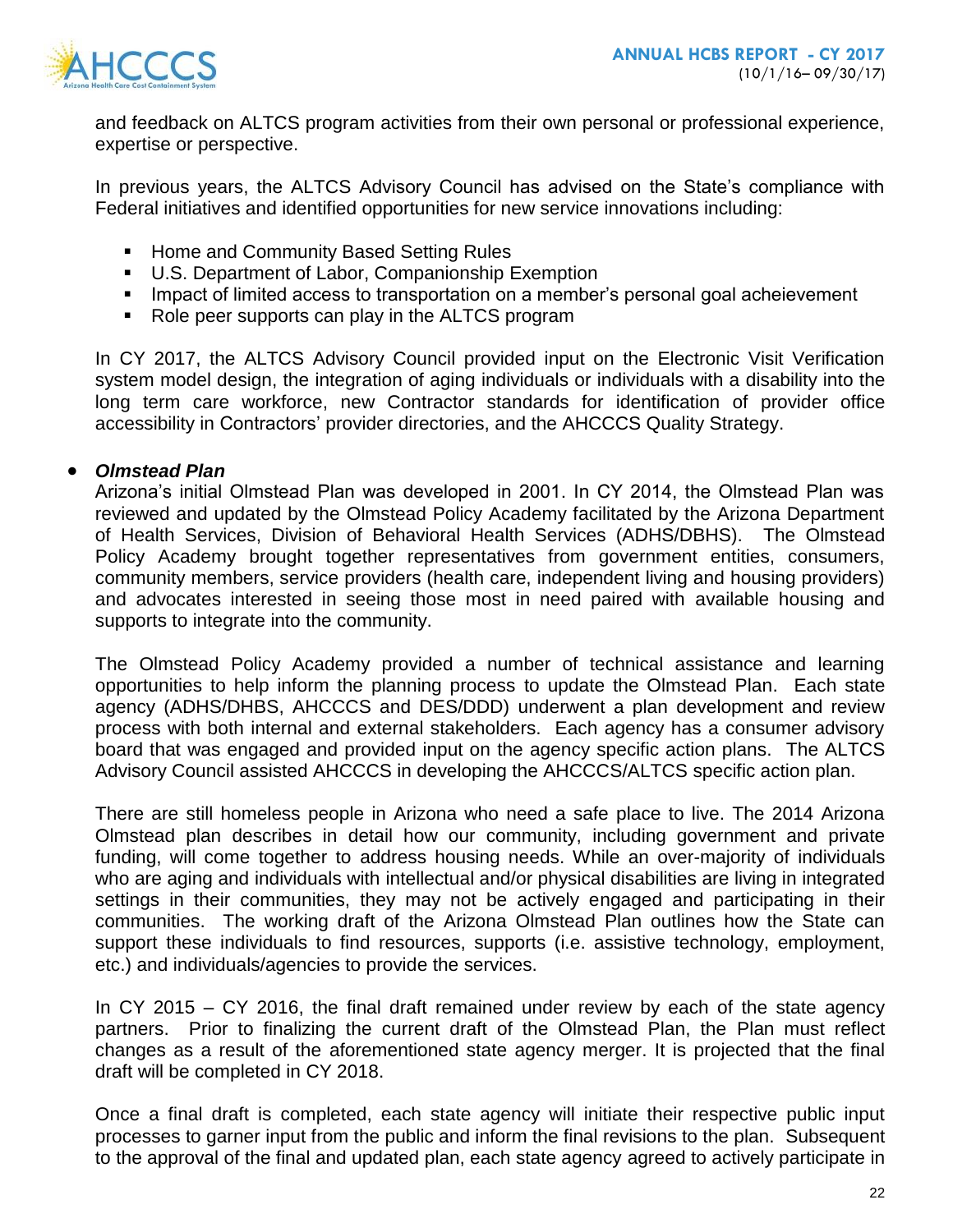

quarterly Olmstead Policy Academy meetings. The primary purpose of the meetings will be to inform one another of progress made on the agency specific action plans, identify strategies to address any implementation barriers and discuss strategies for collaboration. In addition to the Olmstead Policy Academy meetings, each state agency has developed, at a minimum, annual review processes to monitor and receive input on the plan implementation from both internal and external stakeholders.

#### *Autism Spectrum Disorder Advisory Committee*

On April 14, 2015, the Governor's Office established a statewide Autism Spectrun Disorder (ASD) Advisory Committee representing a broad range of stakeholders that included providers, health plans, advocacy groups, and families to address and provide recommendations to strengthen services for the treatment of (ASD. The Committee created recommendations from the five workgroups: Early Identification and Diagnosis, Evidence-Based Treatment, Reducing System Complexity, Increasing Network Capacity, and Adults with ASD. In February 2016, the ASD Advisory Committee finalized recommendations which were published to the [AHCCCS](https://www.azahcccs.gov/shared/ASD.html)  [website.](https://www.azahcccs.gov/shared/ASD.html)

AHCCCS prioritized these recommendations and is currently in the process of operationalizing the recommendations into short term activities and system level changes. Short term activities include, but are not limited to, creating system maps, using consistent terminology across the system and in policy, and improving access to diagnosis and critical early intervention services, independently registering Board Certified Behavioral Analyst, creating a behavioral intervention policy, creating coordination of benefit/third party liability frequently asked questions document. For system level changes, the Committee recommended integrating physical and behavioral health care for individuals with ASD. AHCCCS, with assistance from DES/DDD, has convened an operational team with a variety of subject matter experts to assist in the development of the project plan for targeted implementation in concert with the AHCCCS Complete Care integrated physical and behavioral care contracts beginning on October 1, 2018. The ASD Advisory Committee continues to meet quarterly and advise on the implementation of the recommendations. Additional sub-groups are scheduled as needed to addressed specific topics or concerns proposed by committee members.

#### *Performance Measures*

AHCCCS has developed performance measure sets for all lines of business, including Long Term Care, to further align with the CMS' Core Set of Adult Health Care Quality Measures for Medicaid. The measures and related Minimum Performance Standards/Goals (MPS) became effective on October 1, 2016 for the contract year ending September 30, 2017. It is AHCCCS' goal to continue to develop and implement additional Core Measures as the data sources become valid and reliable. Current measures were chosen based on a number of criteria, which include greatest need for members, system ability to impact/improve results, alignment with national measure sets, and comparability across lines of business. Two sets of measures (including those in reserve status) are shown below - the first for the E/PD membership, the second for the DES/DDD membership. AHCCCS uses the designation of "reserve status" to refer to performance measures for which AHCCCS is interested in receiving data for the purposes of tracking and trending, but has decided to withhold any regulatory action on at this time. It is important to note for the measures where a "baseline measurement year" is indicated, AHCCCS will develop MPS and Goals once baseline data has been analyzed for these measures.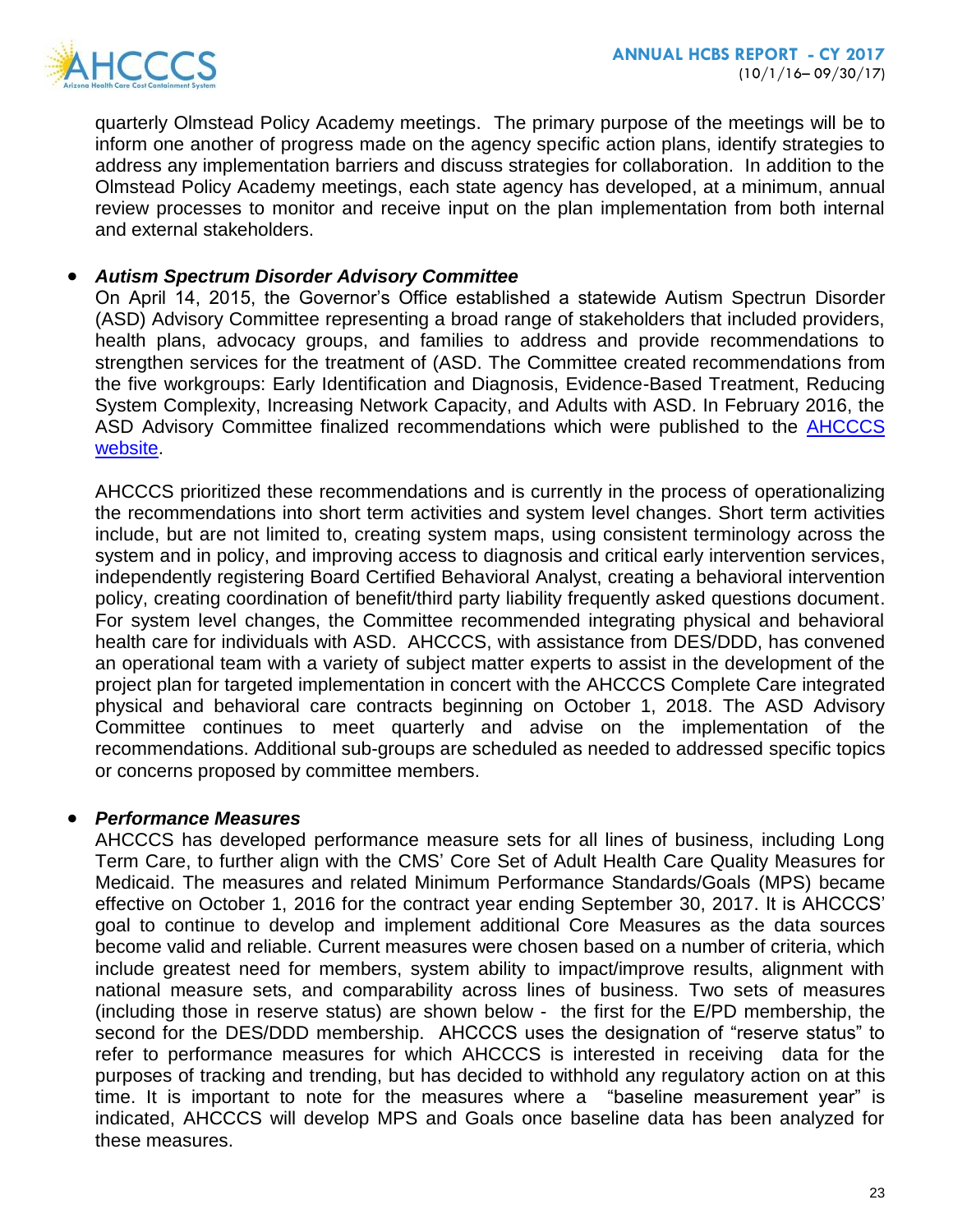



| <b>Elderly/Physically Disabled Measures</b>                                                     |                                  |  |  |  |  |
|-------------------------------------------------------------------------------------------------|----------------------------------|--|--|--|--|
| <b>Measure</b>                                                                                  | <b>MPS</b>                       |  |  |  |  |
| <b>Inpatient Utilization</b>                                                                    | 95 Per 1000 Member Months        |  |  |  |  |
| <b>ED Utilization</b>                                                                           | 80 Per 1000 Member Months        |  |  |  |  |
| <b>Hospital Readmission</b>                                                                     | 17%                              |  |  |  |  |
| Follow-up After Hospitalization for Mental Health, 7 Days                                       | 85%                              |  |  |  |  |
| Follow-up After Hospitalization for Mental Health, 30 Days                                      | 95%                              |  |  |  |  |
| <b>Mental Health Utilization</b>                                                                | <b>Baseline Measurement Year</b> |  |  |  |  |
| Use of Opioids From Multiple Providers at High Dosage<br>in Persons Without Cancer              | <b>Baseline Measurement Year</b> |  |  |  |  |
| CDC - HbA1c Testing                                                                             | 77%                              |  |  |  |  |
| CDC - HbA1c Poor Control (>9.0%)                                                                | 43%                              |  |  |  |  |
| CDC - Eye Exam                                                                                  | 49%                              |  |  |  |  |
| Flu Shots for Adults, aged 18 and Older (FVA)                                                   | 75%                              |  |  |  |  |
| <b>Advance Directives</b>                                                                       | 55%                              |  |  |  |  |
| Percentage of Eligibles Who Received Preventive Dental<br><b>Services</b>                       | 46%                              |  |  |  |  |
| SEAL: Dental Sealants for Children Ages 6-9 at Elevated<br><b>Caries Risk</b>                   | <b>Baseline Measurement Year</b> |  |  |  |  |
| Weight Assessment and Counseling - Body Mass Index<br>(BMI) Assessment for Children/Adolescents | 50%                              |  |  |  |  |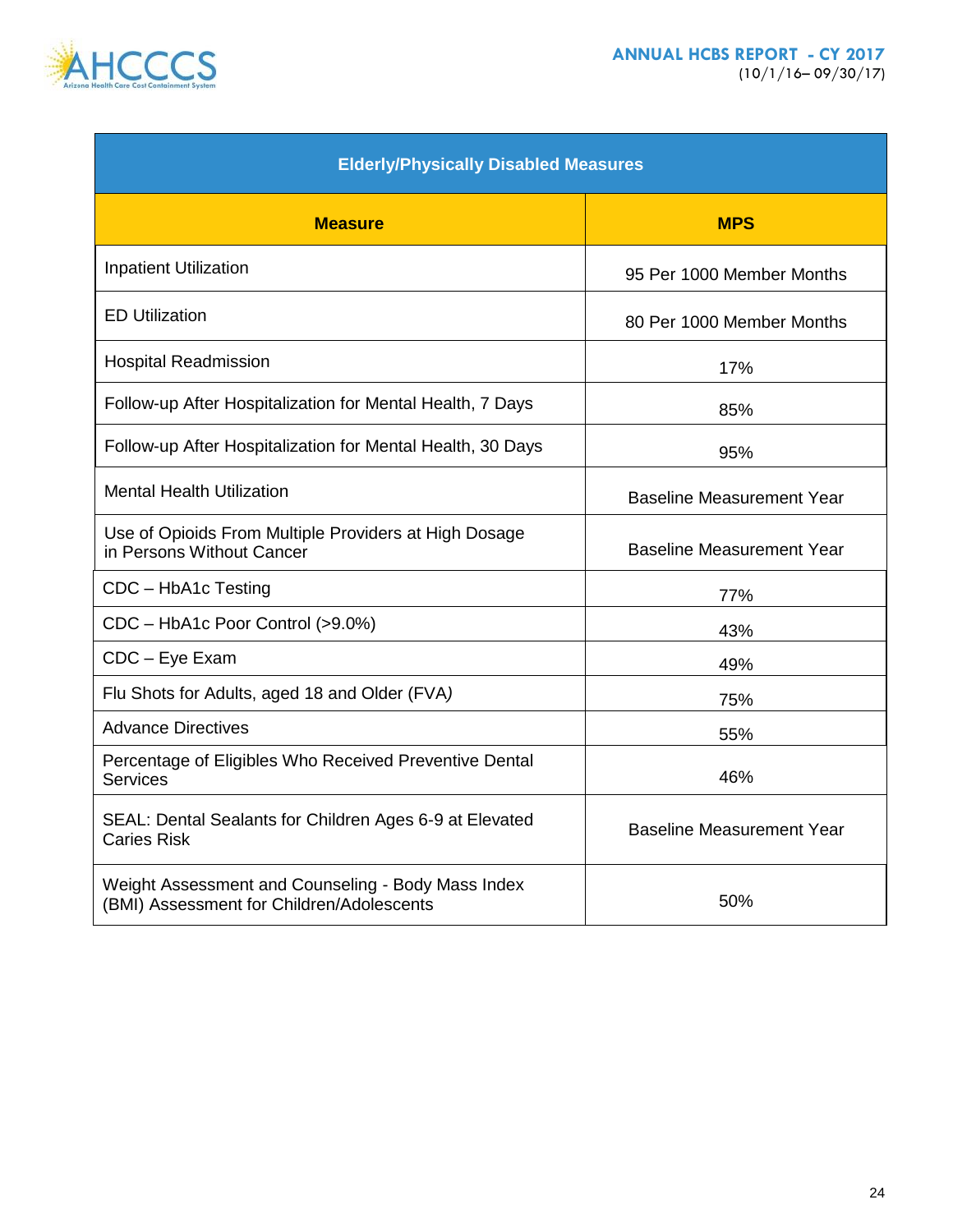



| <b>Elderly/Physically Disabled Measures in Reserve Status</b>                                     |                                  |  |  |  |
|---------------------------------------------------------------------------------------------------|----------------------------------|--|--|--|
| <b>Measure</b>                                                                                    | <b>MPS</b>                       |  |  |  |
| Screening for Clinical Depression and Follow-Up Plan                                              | <b>Baseline Measurement Year</b> |  |  |  |
| Adults' Access to Preventive/ Ambulatory Health Services                                          | 75%                              |  |  |  |
| Diabetes Admissions, Short-Term Complications (PQI-01)                                            | 300 Per 100,000 Member Months    |  |  |  |
| Annual Monitoring for Patients on Persistent Medications:<br>Combo Rate                           | 75%                              |  |  |  |
| Chronic Obstructive Pulmonary Disease (COPD) or Asthma in<br>Older Adults Admission Rate (PQI-05) | 950 Per 100,000 Member Months    |  |  |  |
| Heart Failure Admission Rate (PQI-08)                                                             | 350 Per 100,000 Member Months    |  |  |  |
| <b>EPSDT Participation</b>                                                                        | 68%                              |  |  |  |
| Developmental Screening in the First Three Years of Life                                          | 55%                              |  |  |  |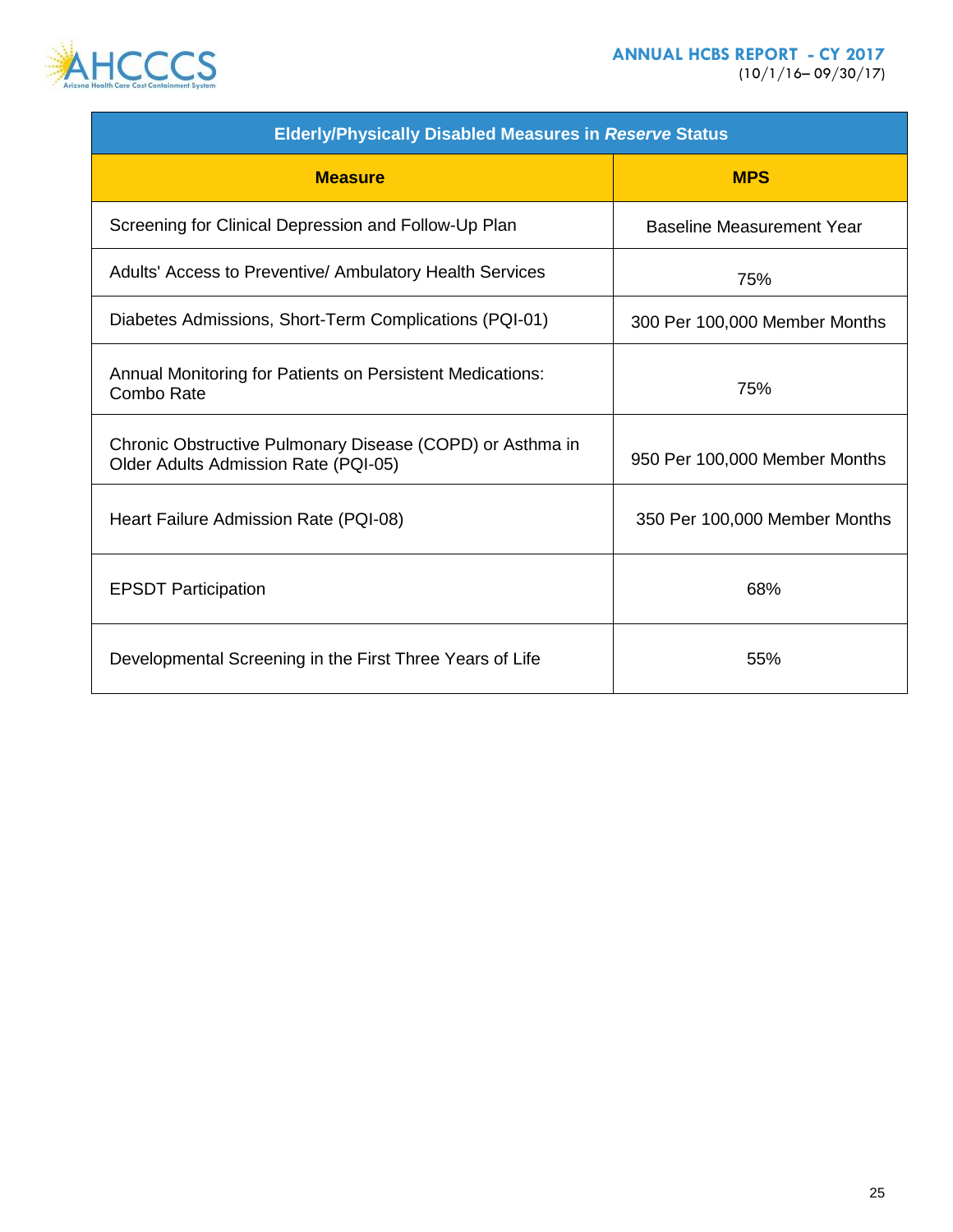

| <b>DDD Performance Measures</b>                                                           |                                  |  |  |  |
|-------------------------------------------------------------------------------------------|----------------------------------|--|--|--|
| <b>Measure</b>                                                                            | <b>MPS</b>                       |  |  |  |
| <b>Inpatient Utilization</b>                                                              | 51 Per 1000 Member Months        |  |  |  |
| <b>ED Utilization</b>                                                                     | 43 Per 1000 Member Months        |  |  |  |
| <b>Hospital Readmissions</b>                                                              | 11%                              |  |  |  |
| Adults' Access to Preventive/Ambulatory Health Services                                   | 75%                              |  |  |  |
| <b>Breast Cancer Screening (BCS)</b>                                                      | 50%                              |  |  |  |
| Cervical Cancer Screening (CCS)                                                           | 64%                              |  |  |  |
| Chlamydia Screening in Women (CHL)                                                        | 63%                              |  |  |  |
| <b>Comprehensive Diabetes Management</b>                                                  |                                  |  |  |  |
| CDC - HbA1c Testing                                                                       | 77%                              |  |  |  |
| CDC - HbA1c Poor Control (>9.0%)                                                          | 41%                              |  |  |  |
| CDC - Eye Exam                                                                            | 49%                              |  |  |  |
| Flu Shots for Adults, Ages 18 and Older (FVA)                                             | 75%                              |  |  |  |
| Use of Opioids From Multiple Providers at High Dosage in<br><b>Persons Without Cancer</b> | <b>Baseline Measurement Year</b> |  |  |  |
| Children's Access to PCPs, by age: 12-24 mo.                                              | 93%                              |  |  |  |
| Children's Access to PCPs, by age: 25 mo.-6 yrs.                                          | 84%                              |  |  |  |
| Children's Access to PCPs, by age: 7-11 yrs.                                              | 83%                              |  |  |  |
| Children's Access to PCPs, by age: 12-19 yrs.                                             | 82%                              |  |  |  |
| Well-Child Visits: 3-6 yrs.                                                               | 66%                              |  |  |  |
| Adolescent Well-Care Visit: 12-21 yrs.                                                    | 41%                              |  |  |  |
| Children's Dental Visits: (ages 2-21)                                                     | 60%                              |  |  |  |
| Percentage of Eligibles Who Received Preventive Dental<br><b>Services</b>                 | 46%                              |  |  |  |
| SEAL: Dental Sealants for Children Ages 6-9 at Elevated<br><b>Caries Risk</b>             | <b>Baseline Measurement Year</b> |  |  |  |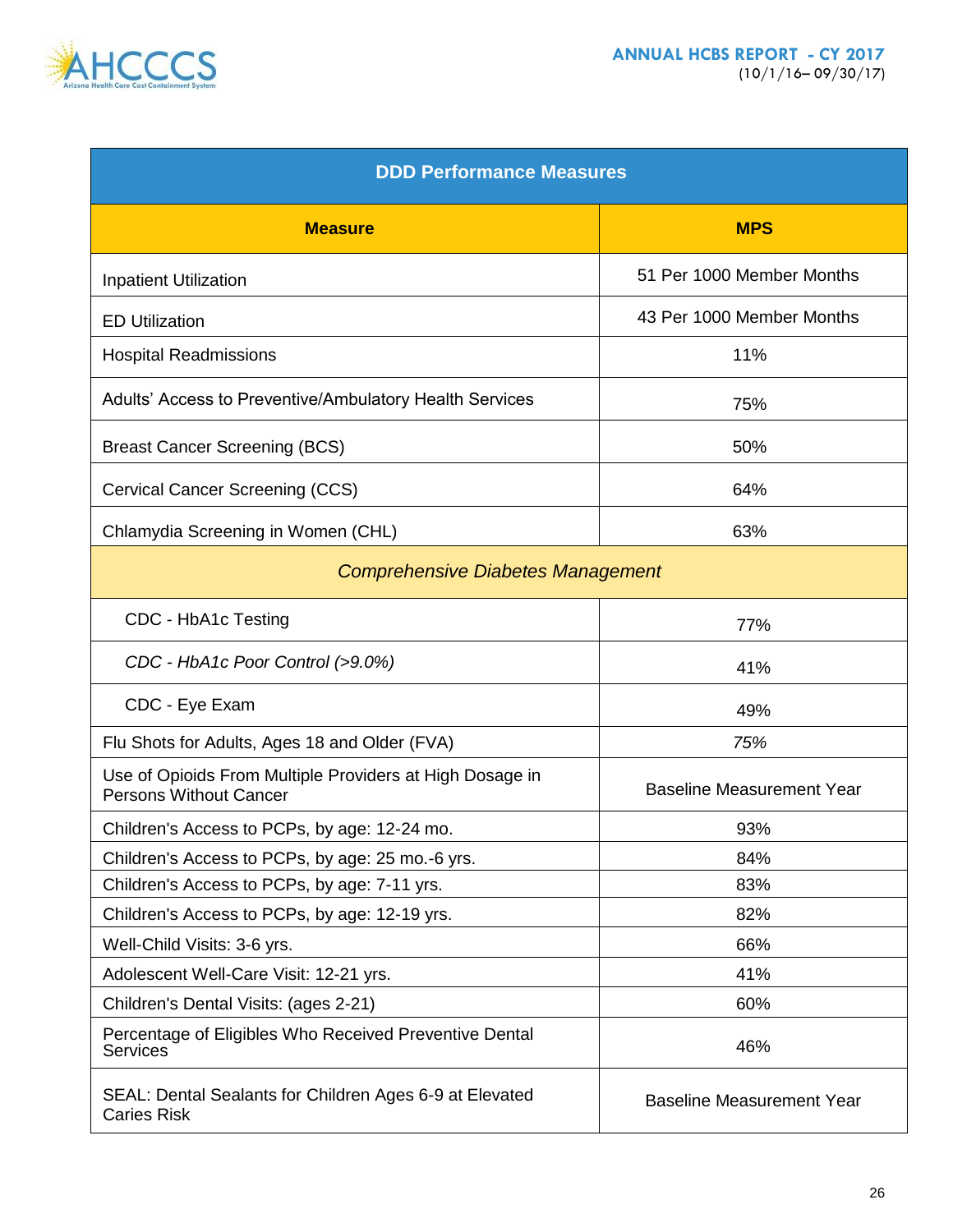



| <b>Childhood Immunization Status</b>                |     |  |  |  |
|-----------------------------------------------------|-----|--|--|--|
| <b>DTaP</b>                                         | 85% |  |  |  |
| <b>IPV</b>                                          | 91% |  |  |  |
| <b>MMR</b>                                          | 91% |  |  |  |
| Hib                                                 | 90% |  |  |  |
| <b>HBV</b>                                          | 90% |  |  |  |
| <b>VZV</b>                                          | 88% |  |  |  |
| <b>PCV</b>                                          | 82% |  |  |  |
| <b>Hepatitis A</b>                                  | 85% |  |  |  |
| Rotavirus                                           | 60% |  |  |  |
| Influenza                                           | 45% |  |  |  |
| Combination 3 (4:3:1:3:3:1:4)                       | 68% |  |  |  |
| <b>Adolescents Immunizations</b>                    |     |  |  |  |
| Adolescent Meningococcal                            | 75% |  |  |  |
| Adolescent Tdap/Td                                  | 75% |  |  |  |
| Combination 1                                       | 75% |  |  |  |
| Human Papillomavirus Vaccine for Female Adolescents | 50% |  |  |  |

| <b>DDD Measures in Reserve Status</b>                                                                    |                               |  |  |  |
|----------------------------------------------------------------------------------------------------------|-------------------------------|--|--|--|
| <b>Measure</b>                                                                                           | <b>MPS</b>                    |  |  |  |
| Diabetes Admissions, Short-Term Complications (PQI-01)                                                   | 67 Per 100,000 Member Months  |  |  |  |
| Chronic Obstructive Pulmonary Disease (COPD) or Asthma in Older<br><b>Adults Admission Rate (PQI-05)</b> | 282 Per 100,000 Member Months |  |  |  |
| Heart Failure Admission Rate (PQI-08)                                                                    | 75 Per 100,000 Member Months  |  |  |  |
| Asthma in Younger Adults Admission Rate (PQI-15)                                                         | 75 Per 100,000 Member Months  |  |  |  |
| Annual Monitoring for Patients on Persistent Medications: Combo<br>Rate                                  | 75%                           |  |  |  |
| Weight Assessment and Counseling – Body Mass Index (BMI)<br>Assessment for Children/Adolescents          | 50%                           |  |  |  |
| <b>EPSDT Participation</b>                                                                               | 68%                           |  |  |  |
| Developmental Screening in the First Three Years of Life                                                 | 55%                           |  |  |  |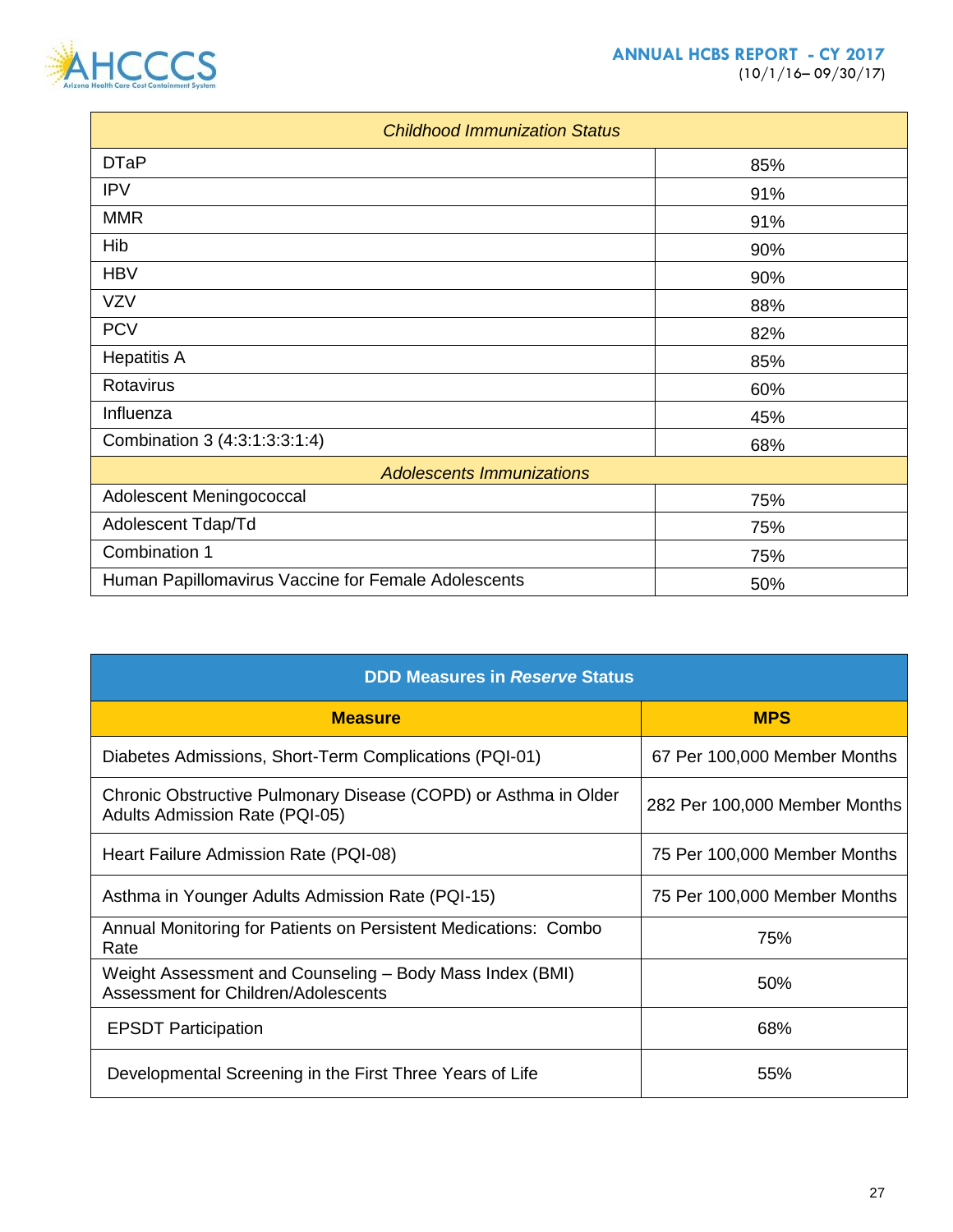

## **EPSDT Participation:**

Individual EPSDT Participation rates are not available for the reporting period. AHCCCS is currently redesigning measurement tools related to EPSDT Participation rates.

## **EPSDT Preventative Dental Services:**

Individual EPSDT Preventative Dental Services rates are not available for the reporting period. AHCCCS is currently redesigning measurement tools related to EPSDT Preventative Dental Services rates.

## *Performance Improvement Projects*

In addition to performance measures, AHCCCS also implements Performance Improvement Projects (PIPs) to drive member health outcomes and improve Contractor performance on selected state and national health care priorities. ALTCS members were included in the PIP reported below.

 *E-Prescribing:* The purpose of this PePIP is to increase the number of prescribers electronically prescribing at least one prescription and increase the percentage of prescriptions which are submitted electronically, in order to improve patient safety. The baseline measurement period for the PIP was CYE 2014. AHCCCS has provided baseline rates to Contractors (shown below). The first remeasurement, which considers CYE 2016 data, is included below.

## **E-Prescribing Improvement Project**

Number of Providers Prescribing at least one prescription by ALTCS E/PD Plans October 1, 2013 through September 30, 2014

| <b>ALTCS E/PD HEALTH PLANS *</b> |                                                                        |                                                                                       |                                                                                           |  |
|----------------------------------|------------------------------------------------------------------------|---------------------------------------------------------------------------------------|-------------------------------------------------------------------------------------------|--|
| <b>Health Plan</b>               | <b>Number of providers</b><br>prescribing at least<br>one prescription | <b>Number of providers</b><br>prescribing at least one<br>prescription electronically | <b>Percent of Providers who</b><br>prescribed at least one<br>prescription electronically |  |
| Bridgeway                        | 2,199                                                                  | 829                                                                                   | 37.70%                                                                                    |  |
| <b>Mercy Care</b>                | 4,876                                                                  | 2,322                                                                                 | 47.62%                                                                                    |  |
| <b>United Health</b>             |                                                                        |                                                                                       |                                                                                           |  |
| Care                             | 3,748                                                                  | 1,806                                                                                 | 48.19%                                                                                    |  |
| <b>Total</b>                     | 7,596                                                                  | 3,778                                                                                 | 49.74%                                                                                    |  |

**\*** Reported rates based on 6/20/17 retrospective review of claims and encounters data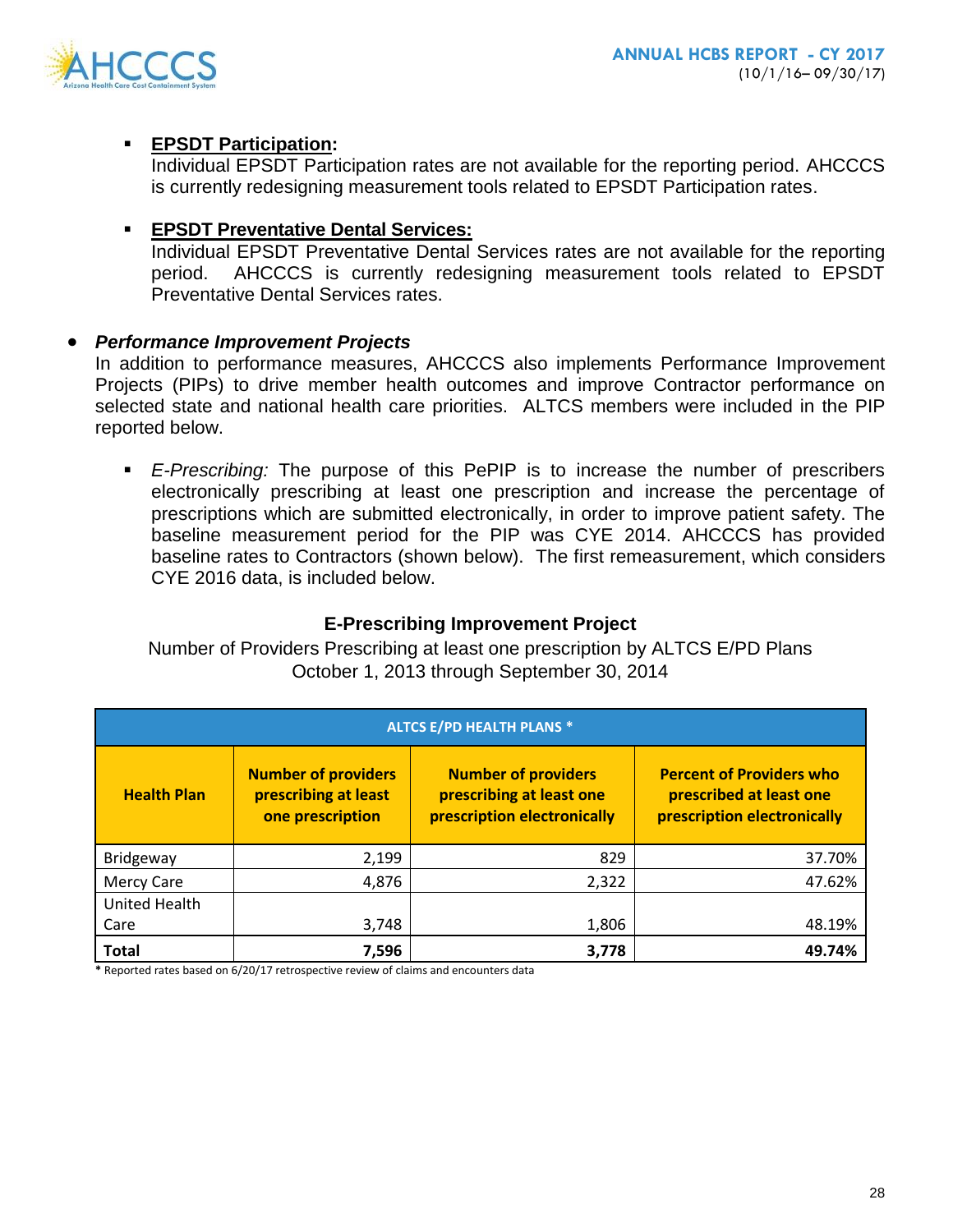

## **E-Prescribing Improvement Project**

Number of Providers Prescribing at least one prescription by ALTCS E/PD Plans October 1, 2015 through September 30, 2016

| <b>ALTCS E/PD HEALTH PLANS</b> |                                                                        |                                                                                       |                                                                                           |  |
|--------------------------------|------------------------------------------------------------------------|---------------------------------------------------------------------------------------|-------------------------------------------------------------------------------------------|--|
| <b>Health Plan</b>             | <b>Number of providers</b><br>prescribing at least<br>one prescription | <b>Number of providers</b><br>prescribing at least one<br>prescription electronically | <b>Percent of Providers who</b><br>prescribed at least one<br>prescription electronically |  |
| Bridgeway                      | 2,684                                                                  | 1,219                                                                                 | 45.42%                                                                                    |  |
| Mercy Care                     | 5,698                                                                  | 3,140                                                                                 | 55.11%                                                                                    |  |
| <b>United Health</b>           |                                                                        |                                                                                       |                                                                                           |  |
| Care                           | 4,906                                                                  | 2,702                                                                                 | 55.08%                                                                                    |  |
| <b>Total</b>                   | 8,922                                                                  | 5,213                                                                                 | 58.43%                                                                                    |  |

## **E-Prescribing Improvement Project**

Number of Providers Prescribing at least one prescription by ALTCS/DD October 1, 2013 through September 30, 2014

| <b>ALTCS DD*</b>   |                                                                        |                                                                                       |                                                                                           |  |
|--------------------|------------------------------------------------------------------------|---------------------------------------------------------------------------------------|-------------------------------------------------------------------------------------------|--|
| <b>Health Plan</b> | <b>Number of providers</b><br>prescribing at least<br>one prescription | <b>Number of providers</b><br>prescribing at least one<br>prescription electronically | <b>Percent of Providers who</b><br>prescribed at least one<br>prescription electronically |  |
| <b>DDD</b>         | 7,565                                                                  | 4,310                                                                                 | 56.97%                                                                                    |  |

**\*** Reported rates based on 6/20/17 retrospective review of claims and encounters data

## **E-Prescribing Improvement Project**

Number of Providers Prescribing at least one prescription by ALTCS/DD October 1, 2015 through September 30, 2016

| <b>ALTCS DD</b>    |                                                                        |                                                                                       |                                                                                           |  |  |  |  |
|--------------------|------------------------------------------------------------------------|---------------------------------------------------------------------------------------|-------------------------------------------------------------------------------------------|--|--|--|--|
| <b>Health Plan</b> | <b>Number of providers</b><br>prescribing at least<br>one prescription | <b>Number of providers</b><br>prescribing at least one<br>prescription electronically | <b>Percent of Providers who</b><br>prescribed at least one<br>prescription electronically |  |  |  |  |
| <b>DDD</b>         | 9,102                                                                  | 5,718                                                                                 | 62.82%                                                                                    |  |  |  |  |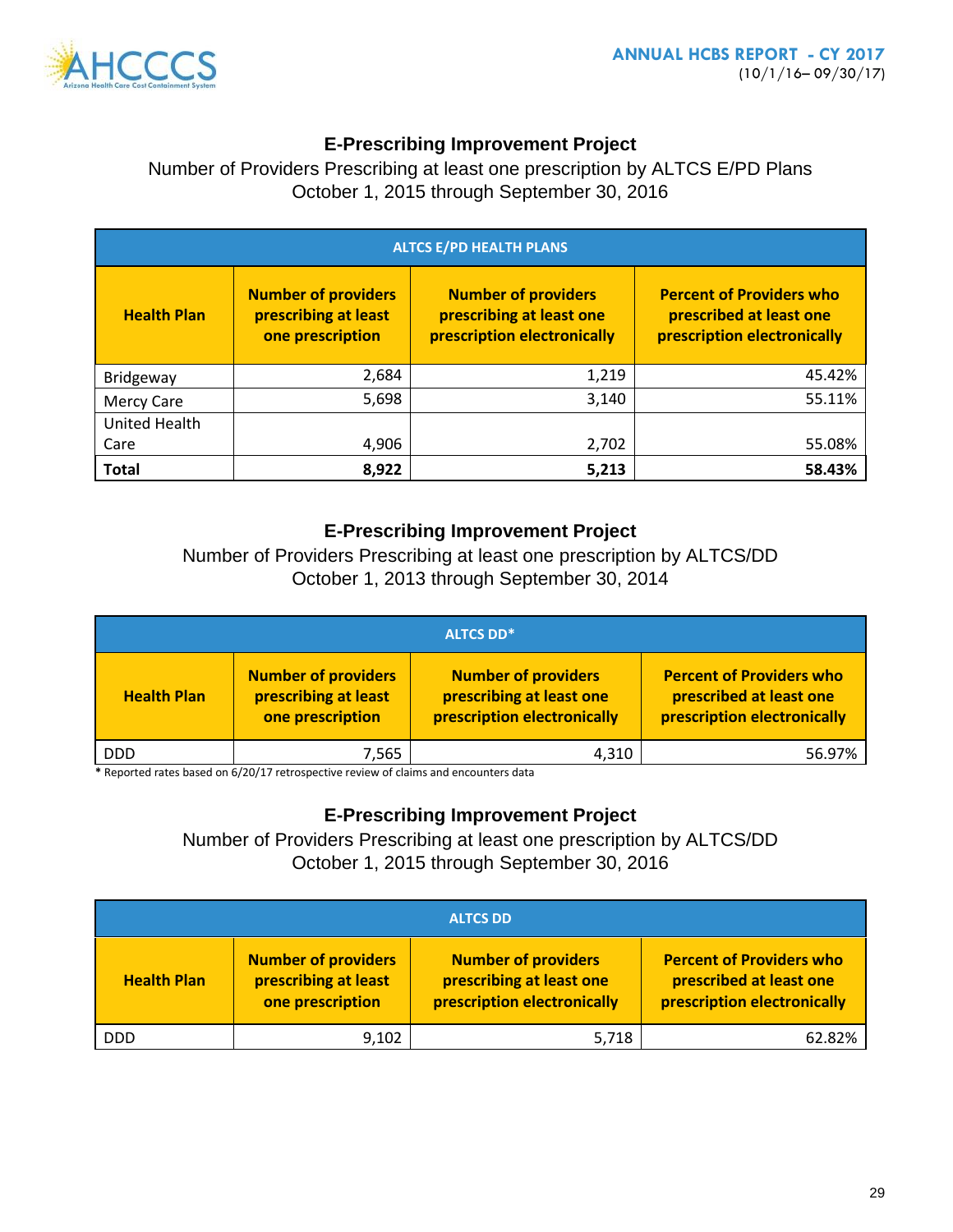

# **HCBS GROWTH AND PLACEMENT**

ALTCS program enrollment increased by 3.0% in from CYE 16. The most significant growth (5%) in membership occurred within the DES/DDD program, compared to 2% growth in the EPD membership. The following table highlights the membership breakdown by placement setting type.

In CYE 2017 despite the small population growth experienced in the ALTCS program overall, the percentage of members residing outside of a nursing facility remained consistent with the trend in crecent years at 87 percent, marking this the eighth consecutive year that the percentage has exceeded 70 percent. This growth is largely attributable to the service options and HCBS activities available to members, which are addressed in this report.

| Membership Breakdown by Placement Setting Types - September 30, 2017 |                                    |        |                   |        |                           |                   |  |  |
|----------------------------------------------------------------------|------------------------------------|--------|-------------------|--------|---------------------------|-------------------|--|--|
|                                                                      | <b>Bridgeway Health Mercy Care</b> |        | <b>United</b>     |        | <b>Total</b>              | % of Total        |  |  |
| <b>Setting</b>                                                       | <b>Solutions</b>                   | Plan   | <b>HealthCare</b> |        | <b>DES/DDD Membership</b> | <b>Membership</b> |  |  |
| Own Home                                                             | 2,182                              | 5,549  | 5,286             | 23,378 | 36,395                    | 62.34%            |  |  |
| Assisted Living                                                      | 1,390                              | 2,262  | 2,758             |        | 6,419                     | 10.99%            |  |  |
| <b>Group Home</b>                                                    |                                    | 65     | 17                | 2,938  | 3,020                     | 5.17%             |  |  |
| Developmental Home                                                   |                                    |        |                   | 1,498  | 1,504                     | 2.58%             |  |  |
| Behavioral Health Residential Facility                               | 36                                 | 73     | 50                |        | 165                       | 0.28%             |  |  |
| Acute Services Only                                                  | 49                                 | 178    | 131               | 3,085  | 3,443                     | 5.90%             |  |  |
| <b>Total Membership in HCBS Placements</b>                           | 3,657                              | 8,133  | 8,242             | 30,914 | 50,946                    | 87.26%            |  |  |
| <b>Skilled Nursing Facility</b>                                      | 1,278                              | 2,785  | 2,422             | 45     | 6,530                     | 11.18%            |  |  |
| ICF-ID                                                               |                                    |        |                   | 129    | 130                       | 0.22%             |  |  |
| Behavioral Health Inpatient Facility                                 |                                    |        | 16                |        | 23                        | 0.04%             |  |  |
| Institution for Mental Disease                                       |                                    |        |                   |        |                           | 0.00%             |  |  |
| <b>Residential Treatment Center</b>                                  |                                    |        |                   |        |                           | 0.00%             |  |  |
| <b>Total Membership in Institutional Settings</b>                    | 1,279                              | 2,795  | 2,438             | 174    | 6,686                     | 11.45%            |  |  |
| lPlacement Data Not Available                                        | 24                                 | 498    | 198               | 32     | 752                       | 1.29%             |  |  |
| <b>Total Membership</b>                                              | 4,960                              | 11,426 | 10,878            | 31,120 | 58,384                    | 100.00%           |  |  |

The following chart outlines the distribution of placement setting type<sup>3</sup> for the period of September 2009 through September 2017. Since 2009 the proportion of members residing in their own homes increased from 49% to 69%, while the proportion of the members residing in institutions declined from 31% to 12%. At the same time, the proportion of members residing in alternative residential settings remained stable in the range of 18-20%. This continues to demonstrate the program's commitment to advancing initiatives which result in the shift in placement for E/PD and DES/DDD members to community-based placements.

| <b>Statewide Placement Percentage by Setting</b> |       |            |          |           |          |             |             |             |          |
|--------------------------------------------------|-------|------------|----------|-----------|----------|-------------|-------------|-------------|----------|
|                                                  | 9-Sep | $10 -$ Sep | $11-Sep$ | $12$ -Sep | $13-Sep$ | $14-Sep$    | $15-$ Sep   | $16-Sep$    | $17-Sep$ |
| Own Home                                         | 49%   | 50%        | 65%      | 65%       | 66%      | 66%         | 68%         | 69%         | 69%      |
| Alternative Residential                          | 20%   | 21%        | 20%      | 20%       | 20%      | 20%         | 18%         | 19%         | 19%      |
| <b>Institutional</b>                             | 31%   | 29%        | 16%      | 15%       | 14%      | 14%         | 14%         | 12%         | 12%      |
| Total                                            | 100%  | 100%       | 100%     | 100%      | 100%     | <b>100%</b> | <b>100%</b> | <b>100%</b> | 100%     |

 $\overline{\text{3}^3}$  The number of individuals receiving acute services only is captured in the "own home" category. Furthermore, the number of individuals for which placement data is not available is not reflected in the data.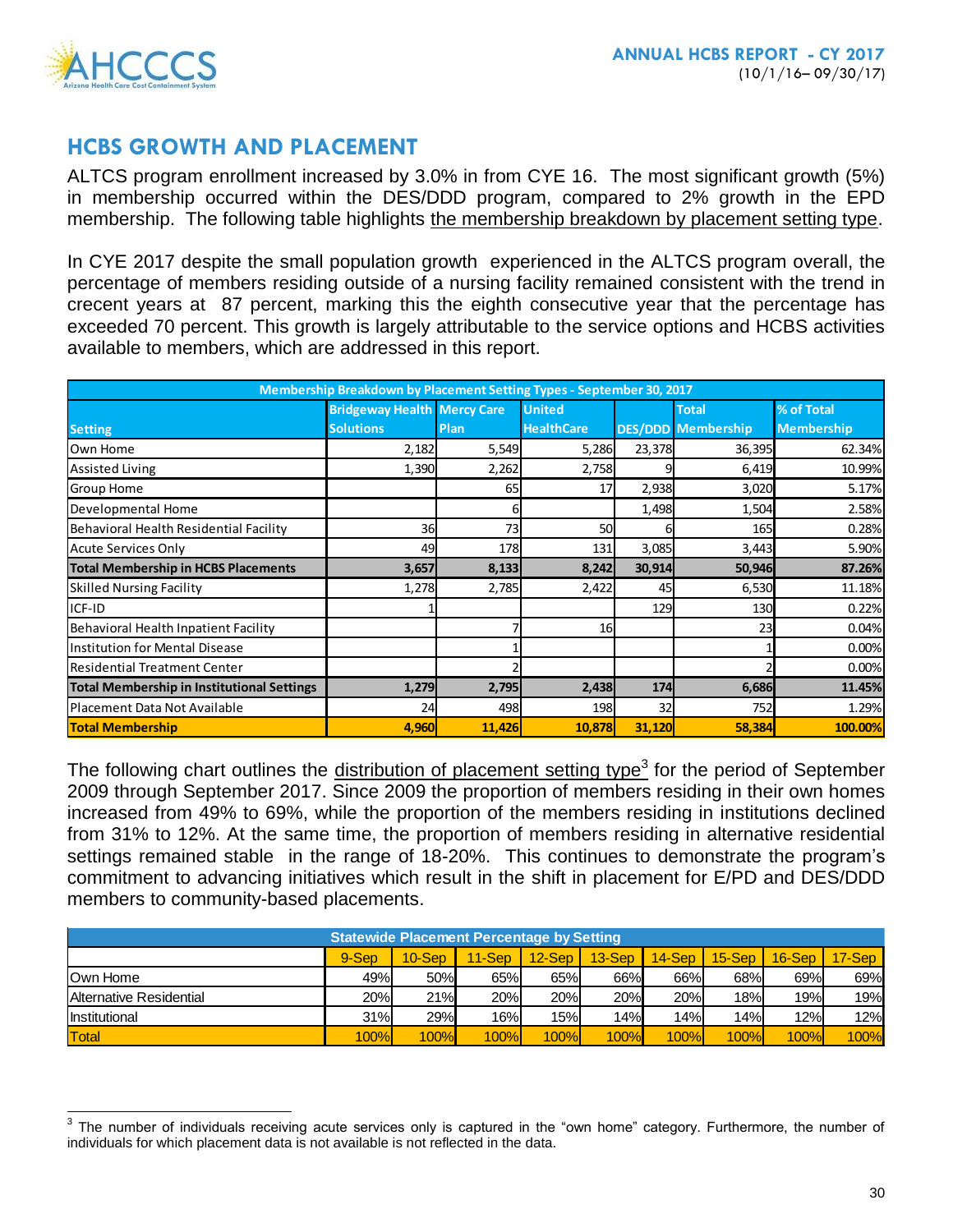

The following graph shows the percentage of growth for each placement setting type<sup>4</sup> experienced since September 2009. The represented growth of members living in their own home is indicative of the growth in the overall population for DES/DDD in CFY 2017, the majority of whom are living in their own homes.



 4 Beginning 2011, DES/DDD placement information was incorporated.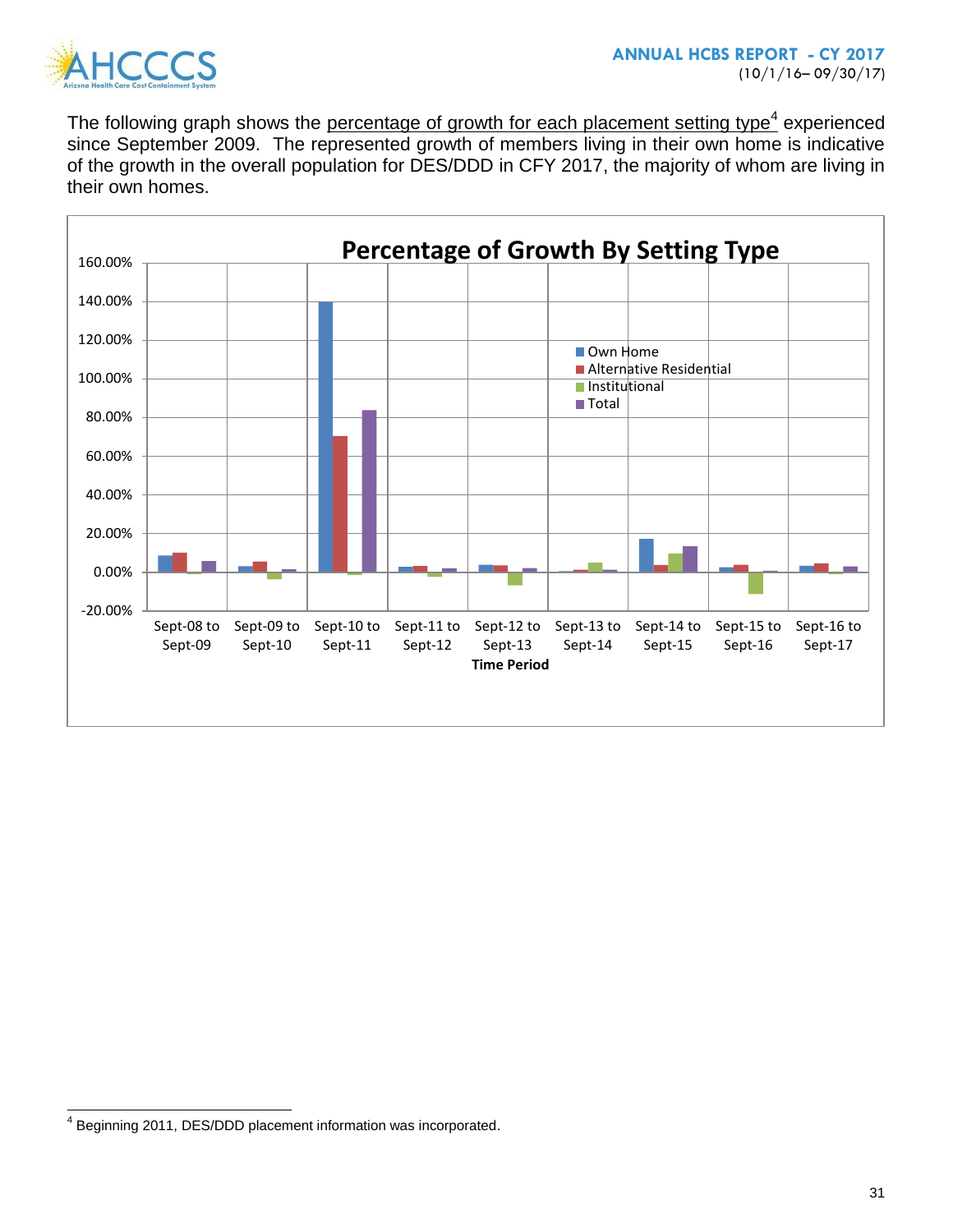

The following table presents information detailing member placements broken down by three age<sup>5</sup> groupings (0-21, 22-64 and 65 plus) as of the conclusion of CYE 17, September 30, 2017. Consistent with the historical trend, the number of members in the 65 year and older age group compose the highest proportion of members residing in institutional settings (25%). Conversely, the 0-21 year age group has the lowest proportion of members residing in institutional settings (0%). Only 10% of members 22-64 years of age reside in institutional settings.

| <b>ALTCS Placement by Age Group</b> |          |           |        |              |  |  |  |  |
|-------------------------------------|----------|-----------|--------|--------------|--|--|--|--|
|                                     | $0 - 21$ | $22 - 64$ | $65+$  | <b>TOTAL</b> |  |  |  |  |
| Own Home                            | 18,965   | 12,471    | 8,399  | 39,835       |  |  |  |  |
| <b>Alternative Residential</b>      | 617      | 4,821     | 5,670  | 11,108       |  |  |  |  |
| Institutional                       | 21       | 1,931     | 4,737  | 6,689        |  |  |  |  |
| <b>TOTAL</b>                        | 19,603   | 19,223    | 18,806 | 57,632       |  |  |  |  |
|                                     |          |           |        |              |  |  |  |  |
|                                     | $0 - 21$ | $22 - 64$ | $65+$  | <b>TOTAL</b> |  |  |  |  |
| Own Home                            | 97%      | 65%       | 45%    | 69%          |  |  |  |  |
| <b>Alternative Residential</b>      | 3%       | 25%       | 30%    | 19%          |  |  |  |  |
| Institutional                       | 0%       | 10%       | 25%    | 12%          |  |  |  |  |
| <b>TOTAL</b>                        | 100%     | 100%      | 100%   | 100%         |  |  |  |  |

End of the Report

 **5** The number of individuals for which placement data is not available is not reflected in the data.